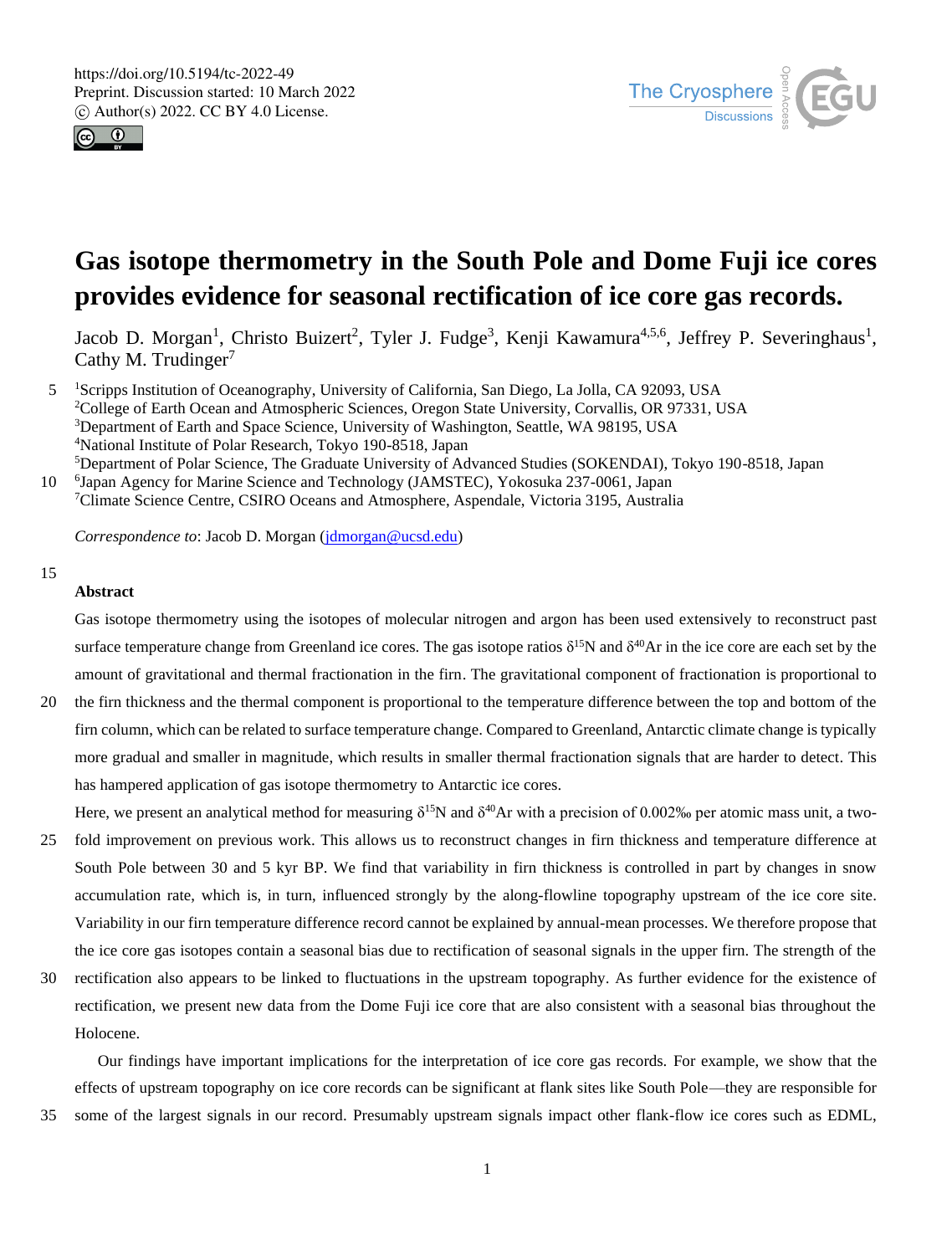



Vostok, and EGRIP similarly. Future work is required to confirm the existence of seasonal rectification in polar firn, determine how spatially and temporally widespread rectifier effects are, and to incorporate the relevant physics into firn air models.

# **1 Introduction**

- Past surface temperatures are commonly inferred from ice cores using the water isotope composition of the ice  $(\delta^{18}O_{\text{ice}})$ , 40 which requires a site-specific calibration of the proxy. Early studies calibrated  $\delta^{18}O_{\text{ice}}$  using its modern-day spatial relationship with mean annual temperature near the ice core site, which was thought to be the same as the relationship to temporal variations in site temperature (e.g. Jouzel et al., 1993). Subsequently, temporal calibrations have become possible for cores from Greenland and Antarctica thanks to the development of independent methods of temperature reconstruction based on borehole thermometry (Cuffey et al., 2016; Dahl-Jensen et al., 1998; Buizert et al., 2021) or gas isotope measurements (Severinghaus
- 45 and Brook, 1999; Huber et al., 2006; Kindler et al., 2014; Buizert et al., 2014; Orsi et al., 2014; Buizert et al., 2021). Calibrations using these methods have shown that the temporal relationship between gas isotope measurements and temperature can indeed differ significantly from the spatial calibration, and can also vary in time. Unfortunately, such independent temperature reconstructions are more challenging for East Antarctic ice cores for two main reasons. First, the low snow accumulation rates at these sites means heat diffusion erases some of the thermal history of surface temperature change
- 50 that borehole thermometry relies on. Second, the smaller, more gradual surface temperature fluctuations typical of Antarctic climate result in a lower signal-to-noise ratio for gas isotope thermometry. This has made it more difficult to evaluate the calibration and reliability of  $\delta^{18}O_{\text{ice}}$  as a paleotemperature proxy in East Antarctica.

In this paper, we present the first Antarctic application of gas isotope thermometry with the precision necessary to detect interpretable signals. We describe an improved analytical method for making measurements of the isotopic composition of 55 molecular nitrogen  $(N_2)$  and argon  $(Ar)$  on a single ice core sample and present data from the South Pole Ice Core between 5 and 30 kyr BP. Our method yields a two-fold improvement in precision compared to previous work, meaning we can measure the isotope ratios with a reproducibility of ~0.002‰ per atomic mass unit. This allows us to use the isotope measurements to separate the gravitational and thermal components of diffusive fractionation in the firn column and thus quantitatively reconstruct past temporal changes in the height of the diffusive column of firn air and the temperature difference across it. The

60 analytical precision corresponds to an uncertainty of  $\sim$ 1 m and 0.3 $\degree$ C in firn thickness and temperature difference respectively. Our measurements span the last glacial period, the deglaciation, and the early Holocene, recording changes in climate and firn properties throughout this time.

This study is important as the most meaningful test yet of gas isotope thermometry in Antarctica. Wider application of comparable, high-precision measurements would provide a benchmark for testing the ability of firn densification models to 65 accurately simulate the thermal properties of the firn column across a wide range of past and present climate conditions and has the potential to improve past temperature reconstructions for the South Pole ice core and at other sites in East Antarctica.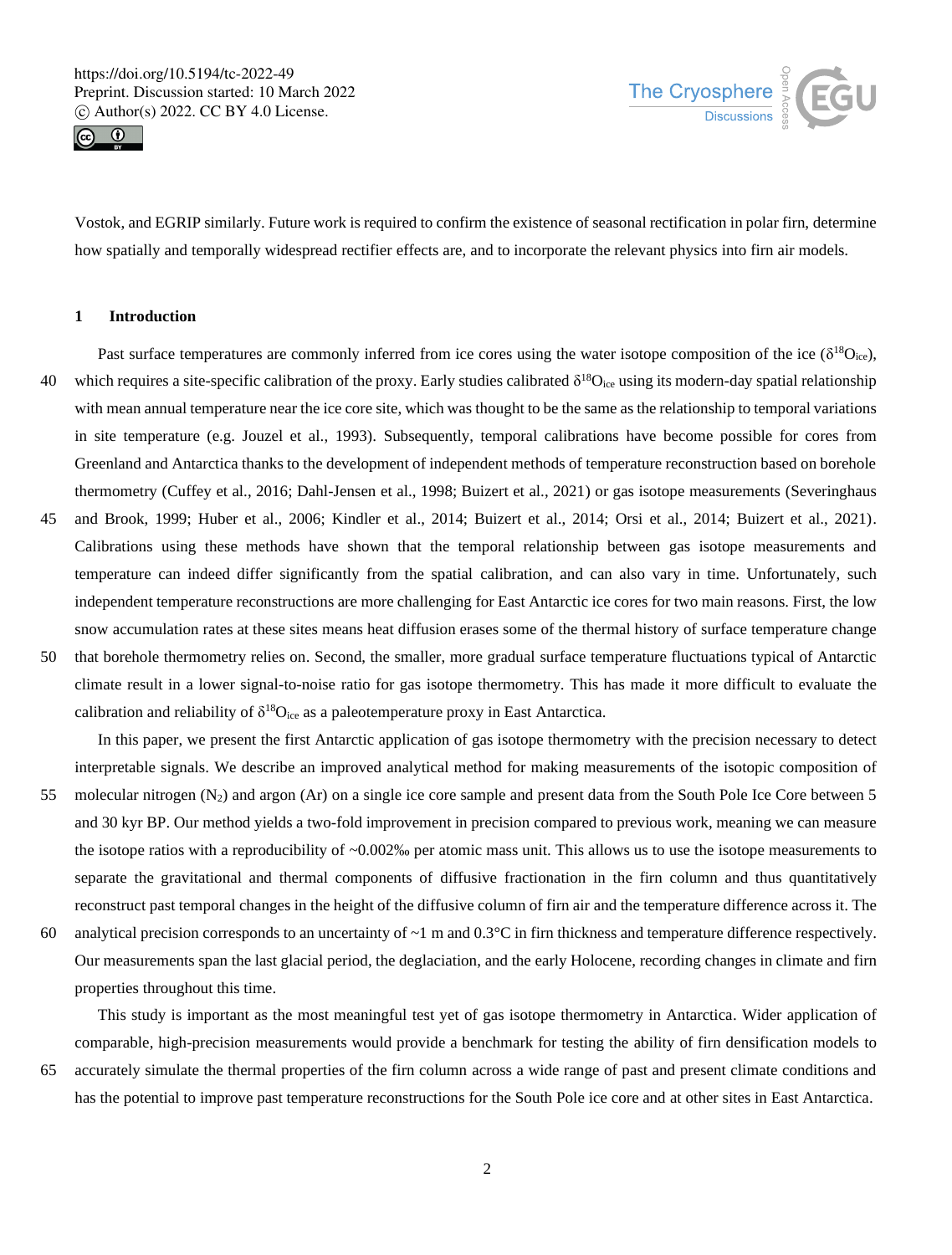



## **2 Reconstructing firn properties**

To reconstruct the firn air diffusive column height (DCH) and vertical temperature difference  $(\Delta T_z)$ , the difference between temperature at the surface and the lock-in depth), we measure the isotopic composition of molecular nitrogen and argon  $(\delta^{15}N)$ 70 of  $N_2$  and  $\delta^{40}$ Ar of Ar) in air extracted from ice core samples. All isotope ratios are expressed in delta notation relative to the modern atmosphere in units of per mil (‰).

Importantly, changes in the isotopic composition of atmospheric nitrogen and argon are negligible over the timescales relevant for most ice core studies  $(<10^5$  years) (Mariotti, 1983; Sowers et al., 1989; Bender et al., 2008). Therefore, deviations of the ice core gas composition from the modern atmosphere must arise locally in the firn column. Gas transport in the firn is 75 primarily by molecular diffusion and two processes dominate isotopic fractionation of air: gravitational and thermal fractionation.

In the first case, gravitational settling causes enrichment of the heavy isotopes and molecules at the base of the firn due to the lack of turbulent mixing of the air. The amount of enrichment is described by the barometric equation (Craig et al., 1988; Sowers et al., 1989; Schwander et al., 1993).

$$
\delta_{grav} = \left(\exp\left(\frac{\Delta m^{a/b} g z}{RT}\right) - 1\right) \cdot 1000\% \approx \frac{\Delta m^{a/b} g z}{RT} \cdot 1000\% \tag{1}
$$

- 80 Here, δgrav is the isotopic deviation in units of ‰, Δ*m* is the mass difference between the isotope pair *a* and *b*, *g* is the gravitational acceleration, *z* is the firn air diffusive column height, *R* is the ideal gas constant, and *T* is the average temperature of the firn column in Kelvin. It is often useful to make a linear approximation to the exponential (via the first order Taylor expansion), as shown in Eq. (1), which adds a relative error of less than 0.5% for the range of values considered here. Firn thickness depends on the balance between the rates of snow accumulation and densification with both low temperatures and 85 high accumulation rates resulting in a large *z*. Because site temperature and accumulation rate are strongly and positively
- correlated in the climate system, variations in *z* tend to be muted. Broadly, the spatial pattern across Antarctica is one of thicker firn columns in colder locations, suggesting a dominance of the temperature effect. However, in comparing last glacial maximum (LGM) and pre-industrial values of *z* in central Antarctica we find thinner firn columns during the colder LGM (Landais et al. 2006), suggesting a dominance of the accumulation effect (Buizert, 2021).
- 90 Second, gas composition is fractionated by temperature gradients in the firn, with heavier isotopes and molecules concentrated at the cold end of the gradient by thermal diffusion fractionation (Severinghaus et al., 1998). The magnitude of the fractionation is given by:

$$
\delta_{therm} = \Omega^{a/b} \Delta T_z \tag{2}
$$

where  $\Omega$  is the empirically measured thermal diffusion sensitivity of the isotope pair *a* and *b* and  $\Delta T_z$  is the temperature difference between the top and bottom of the diffusive column of air. Positive values of  $\Delta T_z$  and  $\delta_{\text{therm}}$  correspond to the top of 95 the firn column being warmer than the base. At South Pole, the vertical temperature profile depends broadly on the balance

between the downward advection of cold ice from the surface and the upward conduction of geothermal heat. Perturbations to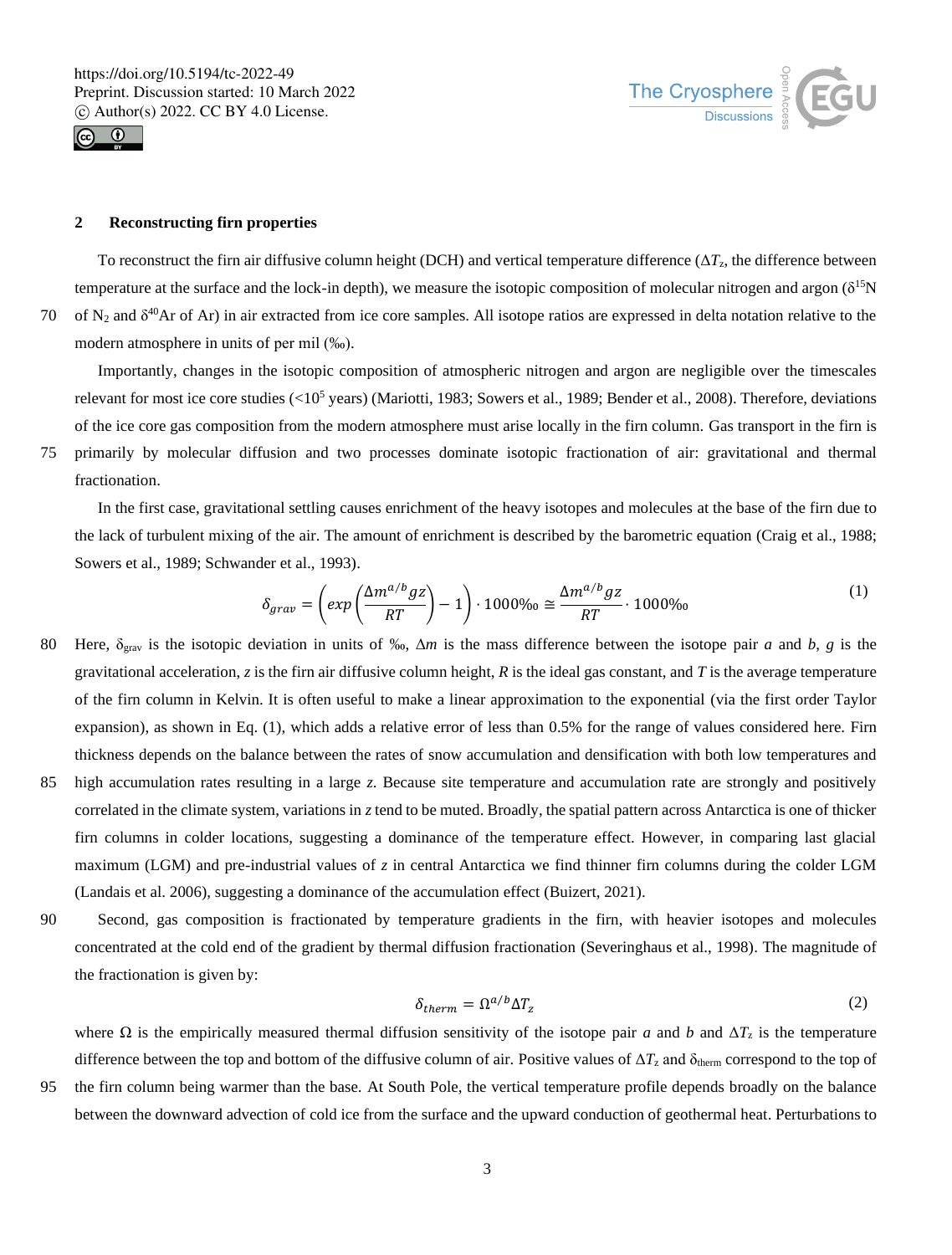



either the mean annual surface temperature, basal geothermal heat flux, ice thickness, or vertical velocities can all influence the firn temperature gradient. The height of the firn column at the South Pole  $(\sim 120 \text{ m})$  makes it particularly well suited to recording thermal perturbations because the thermal relaxation time of the firn column scales with the square of the firn column 100 height (Cuffey and Paterson, 2010).

By measuring two isotope ratios, we can mathematically solve for the two components of fractionation, allowing us to calculate the height of the past diffusive column of air and the vertical temperature difference across it. To do so, we first use Eq. (1) and (2) to express  $\delta^{15}N$  and  $\delta^{40}Ar$  as the sum of their respective gravitational and thermal components:

$$
\delta^{15}N = \frac{gz}{RT} + \Omega^{15/14}\Delta T_z
$$
\n(3)

$$
\delta^{40}Ar = 4\frac{gz}{RT} + \Omega^{40/36}\Delta T_z \tag{4}
$$

Severinghaus et al. (2003) take advantage of the fact that (in the linear approximation) the gravitational fractionation term is 105 four times larger for  $\delta^{40}$ Ar than for  $\delta^{15}N$  and define  $\delta^{15}N_{\text{excess}}$ , a second-order isotope parameter proportional to the temperature difference:

$$
\delta^{15} N_{excess} = \delta^{15} N - \frac{1}{4} \delta^{40} Ar
$$
  
= 
$$
\left( \Omega^{15/14} - \frac{1}{4} \Omega^{40/36} \right) \Delta T_z
$$
 (5)

Similarly, we can define  $\delta^{40}$ Ar<sub>DCH</sub>, a second-order isotope parameter directly proportional to the diffusive column height:

$$
\delta^{40}Ar_{DCH} = \delta^{40}Ar - \frac{\Omega^{40/36}}{\Omega^{15/14}} \delta^{15}N
$$

$$
= \frac{gZ}{RT} \left(4 - \frac{\Omega^{40/36}}{\Omega^{15/14}}\right)
$$
(6)

The final step is to convert from the isotope parameters to  $\Delta T_z$ , the firn temperature difference, and *z*, the diffusive column height by rearranging Eq.  $(5)$  and  $(6)$ :

$$
z = \frac{RT \cdot \delta^{40} Ar_{DCH}}{g\left(4 - \frac{\Omega^{40/36}}{\Omega^{15/14}}\right)}\tag{7}
$$

$$
\Delta T_z = \frac{\delta^{15} N_{excess}}{\Omega^{15/14} - \frac{1}{4} \Omega^{40/36}}
$$
 (8)

110 This conversion from isotope ratios to the firn physical properties assumes that the isotope ratios occluded in bubbles at the base of the firn column are in diffusive equilibrium with the local environment and that the only fractionating processes occurring are gravity and thermal gradients. This is generally true for the firn column at an ice core site, although we discuss in Sect. 5.2.4 reasons why this might not be the case at South Pole, Dome Fuji, and potentially other ice core sites.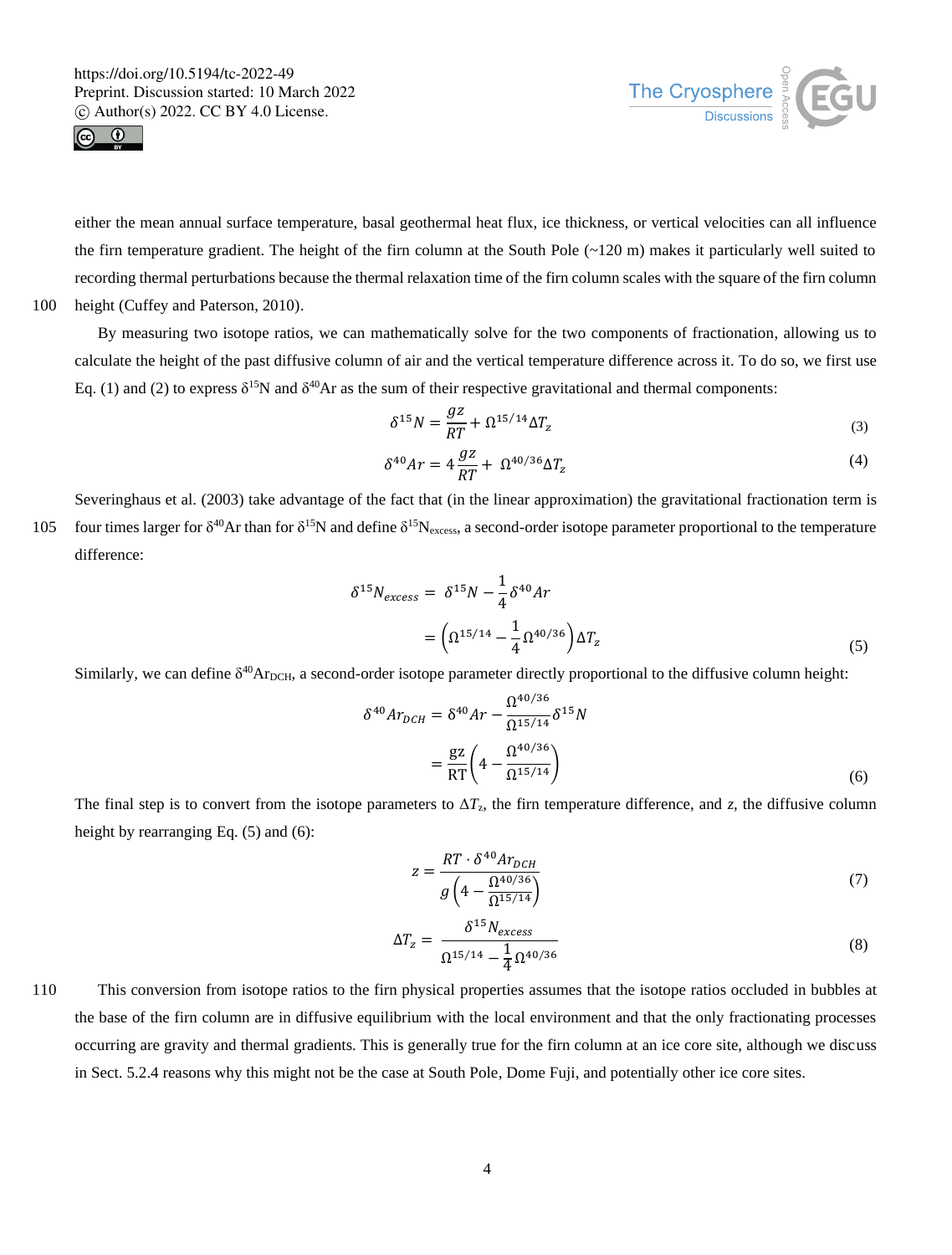



# **3 Methods**

#### 115 **3.1 Sample recovery and storage**

The South Pole Ice Core SPC14 (hereafter SPICEcore) was drilled between 2014 and 2016 at a site close to the Amundsen-Scott South Pole Station (Casey et al., 2014; Winski et al., 2019; Epifanio et al., 2020; Souney et al., 2021). Ice cores were transported to the National Science Foundation's Ice Core Facility (NSF-ICF) in Denver, Colorado where 200g samples were cut and shipped to Scripps Institution of Oceanography in La Jolla, California. The ice was kept colder than -25°C from coring 120 to analysis.

#### **3.2 Gas extraction and mass spectrometry**

Our method for the extraction and purification of the trapped gases is similar to that described by Kobashi et al. (2008) and Orsi (2013). Briefly, an 80 g piece of ice is melted in an evacuated vessel and the gases are stirred out of solution by a magnetic stir bar. Oxygen is removed by reaction with copper turnings heated to 500°C to prevent interference of the <sup>18</sup>O<sup>18</sup>O isotopologue 125 with the  $36Ar$  beam and to improve  $29N_2$  beam stability. Other interfering gases, such as water vapour and carbon dioxide, are

- removed by a series of glass u-traps immersed in liquid nitrogen at 77 K, and the remaining nitrogen and argon is cryogenically trapped in a stainless-steel tube immersed in liquid helium at 4 K. The dip tube is removed from the liquid helium and allowed to thaw and re-equilibrate for a minimum of 12 hours before being analysed.
- Isotopic ratios of nitrogen ( $^{29}N_2/^{28}N_2$ ) and argon ( $^{40}Ar/^{36}Ar$ ) as well as the argon to nitrogen ratio ( $^{40}Ar/^{28}N_2$ ) of the sample 130 gas are measured on a dual inlet Thermo Finnigan MAT252 mass spectrometer. Routine laboratory corrections for source pressure imbalance and the Ar/N<sup>2</sup> chemical slope are made. Isotope and elemental ratios are expressed in units of ‰ relative to the modern atmosphere, sampled in La Jolla, California, USA. The La Jolla air samples are processed similarly to ice samples, meaning that small biases induced by gas handling cancel out to first order.
- We make two important modifications to the methods described by Kobashi et al. (2008) and Orsi (2013). The first is a 135 chemical slope correction to  $\delta^{15}N$ , which is artefactually enriched by the presence of H<sub>2</sub> in the sample gas. The second is the inclusion of a 30-minute delay between admission of the reference gas into the bellows and the beginning of the measurement sequence. This is necessary due to an initial measurement bias caused by cooling of the bellows during expansion of the reference gas. Both modifications are discussed in more detail in Sect. S1.

#### **3.3 Firn densification modelling**

140 In this work we perform firn densification model simulations using a coupled firn densification-heat transport model that has been described previously elsewhere (Buizert et al., 2014, 2021). The model uses Herron-Langway densification physics formulated in terms of overburden pressure to allow for non-steady-state conditions (Eq. 4c in Herron and Langway, 1980). Firn thermal conductivity is based on Calonne et al. (2019) and other firn and ice thermal properties are based on Cuffey and Paterson (2010). The forward model is forced using the surface temperature and accumulation rate histories at the site. The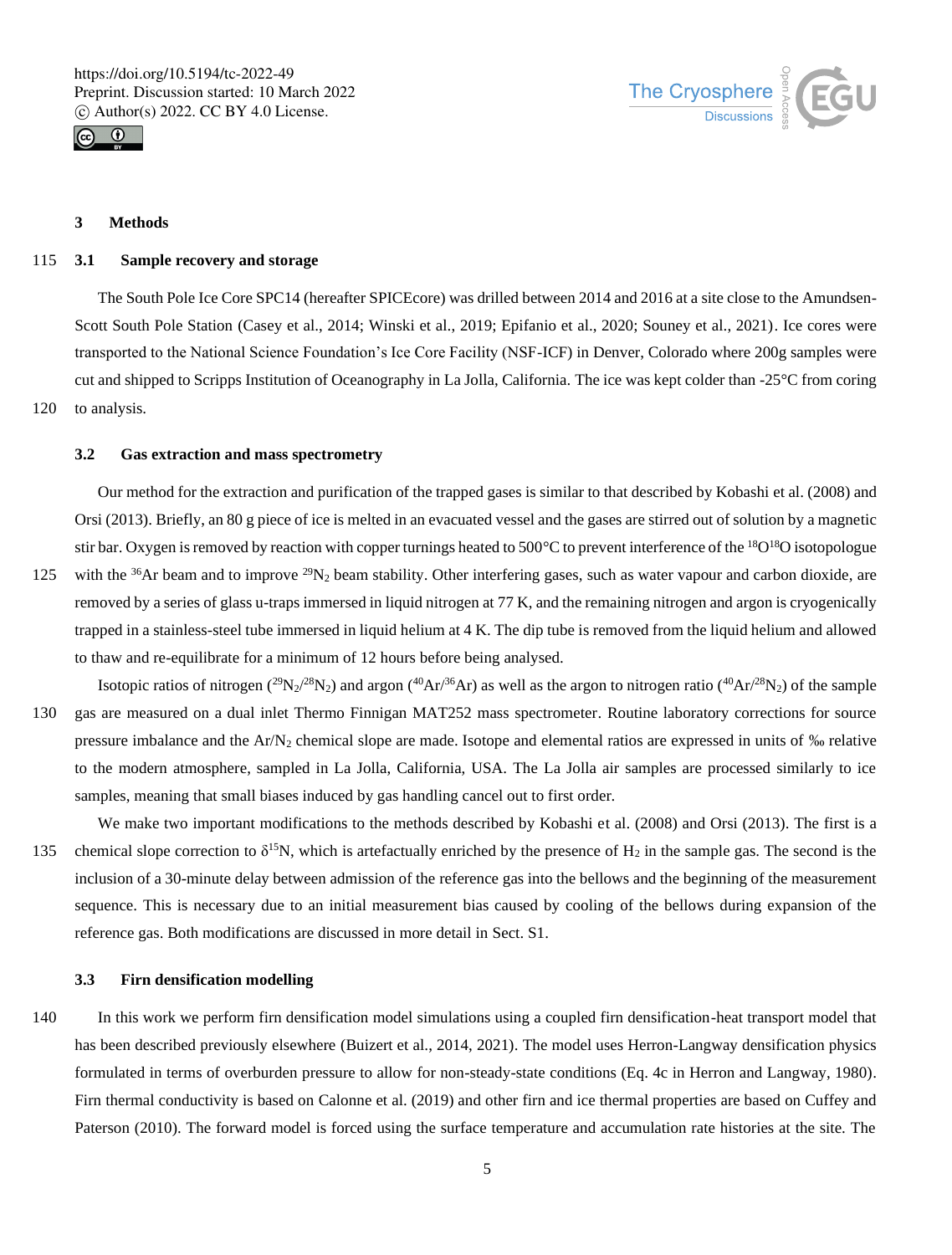



- 145 model simulates the time evolution of firn density and temperature with depth. The close-off density is estimated using the parameterization of Martinerie et al. (1994). Ice core gas properties (gravitational and thermal fractionation and gas age-ice age difference) are calculated and saved at the lock-in density, which is found by subtracting a constant 15 kg  $m^{-3}$  from the Martinerie close-off density. The DCH is equal to the lock-in depth minus the convective zone thickness; thermal fractionation is calculated using the temperature difference between the bottom of the convective zone and the lock-in depth. The convective
- 150 zone thickness is set to 6 m and the firn surface density at 380 kg m<sup>-3</sup> following observations. Ice thickness and geothermal heat flux are held constant at 2600 m and 56 Wm<sup>-2</sup> respectively—these values are not very well known as SPICEcore was not drilled to bedrock. The model can be run in an inverse mode, in which an automated algorithm is used to estimate the temperature and accumulation histories that best fit the observational  $\delta^{15}N$  data and the empirically reconstructed estimates of the gas age-ice age difference (Epifanio et al., 2020). We will refer to the optimized inverse scenario as the reference (REF)
- 155 run; we later describe various model experiments that deviate from the REF scenario.

Previous work has suggested firn densification models may have difficulty simulating the firn thickness in East Antarctica during glacial periods. During these periods ice core  $\delta^{15}N$  data show a firn column that is thinner than at present, whereas early densification model results suggested a thicker glacial firn column (Landais et al., 2006). Proposed solutions to this modeldata mismatch include hypothesized glacial firn softening by dust loading (Freitag et al., 2013), and a strong temperature-160 dependence of the firn thermal activation energy (Bréant et al., 2017); neither of these solutions improves the model-data agreement at all sites simultaneously, though.

# **4 Results**

We analysed samples from 170 depths in SPICE core between 490 and 1310 m depth. The samples encompass bubble ice, clathrate ice, and the transition zone, where bubbles and clathrates coexist. We measured 14 depths in duplicate, giving us an 165 estimate of analytical reproducibility. Our samples cover the time period from approximately 5,000 to 30,000 yr BP at an average resolution of 150 yr on the SP19 gas chronology (Epifanio et al., 2020). The measurements were made in two periods, between January and April 2018 and between October and December 2018. We calculate gravitationally-corrected δAr/N<sub>2</sub> ( $\delta$ Ar/N<sub>2 grav</sub>) by making the common assumption that the enrichment per mass unit is equal to the measured  $\delta^{15}N$  value (Craig et al., 1988; Bender et al., 1995) (thermal fractionation is negligible compared to the precision of the  $\delta A r/N_2$  measurement). 170 We also make a small gas loss correction to  $\delta^{40}$ Ar based on  $\delta$ Ar/N<sub>2 grav</sub>, the details of which are described in Sect. S2.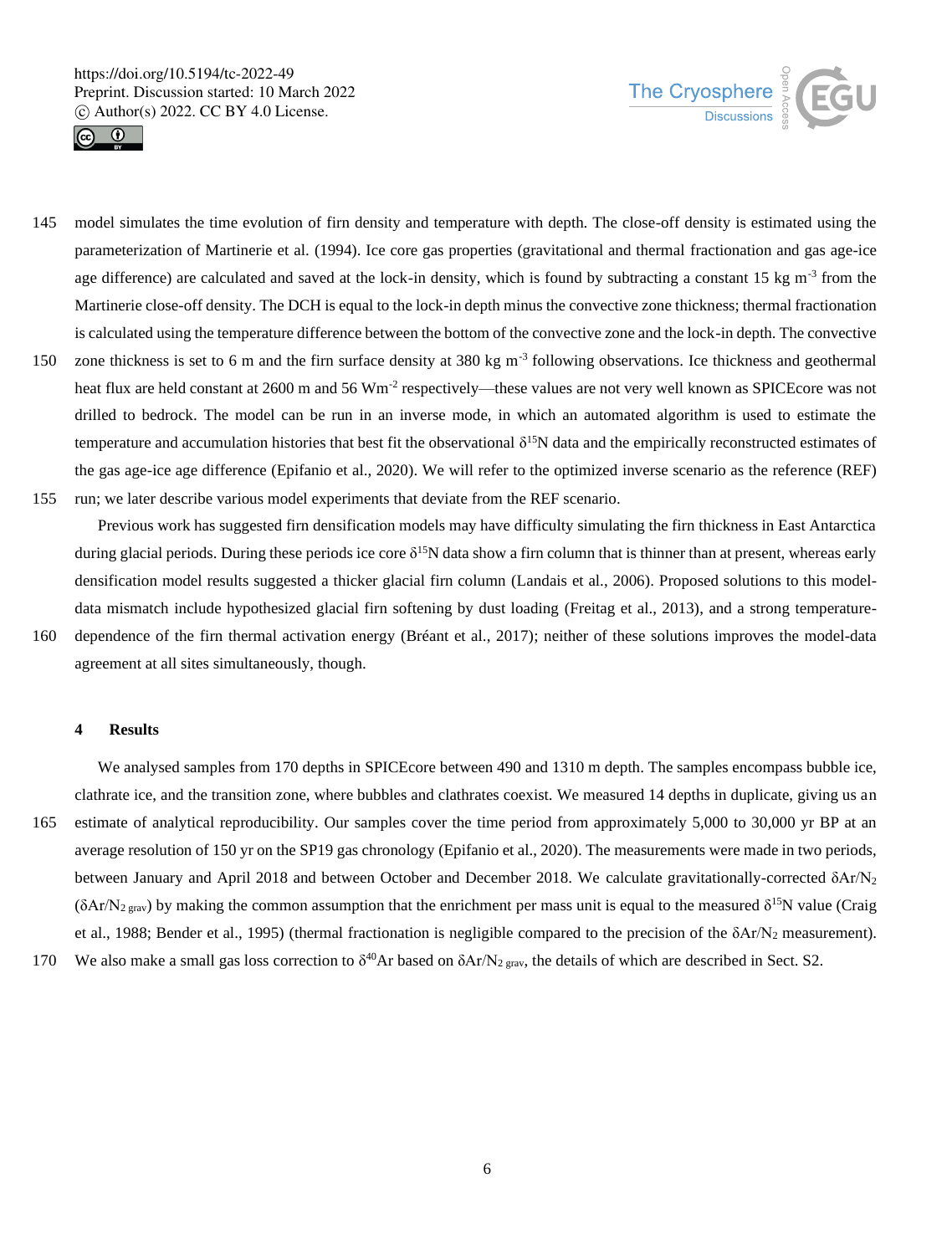



# **4.1 Reproducibility**

We assess the reproducibility of our data by calculating the pooled standard deviation, spooled, which allows us to combine our replicate measurements and evaluate their deviations from their respective means:

$$
S_{pooled} = \left(\frac{\sum_{j=1}^{m} \sum_{i=1}^{n_j} (\delta_{i,j} - \overline{\delta_j})^2}{\sum_{j=1}^{m} n_j - m}\right)^{\frac{1}{2}}
$$
(9)

where  $\delta_{i,j}$  is the ith delta value for a replicate sample from the jth depth,  $\delta_j$  is the mean for all replicate samples for a given 175 depth,  $n_i$  is the number of samples analysed for a given depth and  $m$  is the number of depth means analysed.

Five separate flasks of La Jolla air were analysed between 5 and 11 times each with at least one flask measured at the start and end of each measurement period. The pooled standard deviation of  $\delta^{15}N$ ,  $\delta^{40}Ar$ ,  $\delta Ar/N_2$  grav, and  $\delta^{15}N_{excess}$  for the 40 total La Jolla air measurements is shown in Table 1. We achieve a two- and three-fold improvement, relative to Orsi (2013), for ice measurements of  $\delta^{15}N$  and  $\delta^{15}N_{excess}$  respectively. We also note smaller improvements in the reproducibility of the other 180 measurements. These advances make it possible to reliably detect the  $\delta^{15}N_{excess}$  record of climatic signals in Antarctic ice for the first time.

**Table 1.** Pooled standard deviation of replicate measurements of  $\delta^{15}N$ ,  $\delta^{40}Ar$ ,  $\delta Ar/N_{2\text{ grav}}$ , and  $\delta^{15}N_{\text{excess}}$  from either La Jolla air flasks (LJA), South Pole ice core samples (SPC) or other ice core samples. The final column indicates *n*, the number of samples used in the calculation.

|                       | $\delta^{15}N$ | $\delta^{40}$ Ar | $\delta Ar/N_{2 \text{ grav}}$ | $\delta^{15}N_{excess}$ | <b>Num. Replicates</b> |
|-----------------------|----------------|------------------|--------------------------------|-------------------------|------------------------|
| <b>This Study LJA</b> | 0.0027         | 0.0097           | 0.050                          | 0.0019                  | 40                     |
| This Study SPC        | 0.0022         | 0.0120           | 0.529                          | 0.0013                  | 14                     |
| Orsi LJA              | 0.003          | 0.010            | 0.088                          |                         |                        |
| Orsi Ice              | 0.005          | 0.014            | 0.397                          | 0.0042                  | 169                    |
| Kobashi LJA           | 0.004          | 0.014            | 0.137                          |                         |                        |
| Kobashi Ice           | 0.004          | 0.016            | 0.530                          |                         |                        |

- 185 It is also noteworthy that the pooled standard deviation of  $\delta^{15}N_{\text{excess}}$  in the ice samples is smaller than that of  $\delta^{15}N$  and  $\delta^{40}Ar$ in a per mass unit sense (0.0013% for  $\delta^{15}N_{excess}$  c.f. 0.0022% and 0.0030% for  $\delta^{15}N$  and  $\delta^{40}Ar$  respectively). This is evidence that the ice core  $\delta^{15}N$  and  $\delta^{40}Ar$  data contain mass-dependent variability that cancels out when calculating  $\delta^{15}N_{\text{excess}}$  and highlights the importance of measuring  $\delta^{15}N$  and  $\delta^{40}Ar$  on the same piece of ice. This is likely due to spatial heterogeneity in the depth of bubble close-off on a horizontal length-scale of a few centimetres, i.e., similar to the width of an ice core sample 190 (Orsi, 2013). If  $\delta^{15}N$  and  $\delta^{40}Ar$  were measured on different pieces of ice, even adjacent pieces from the same depth in the core,
- 

Finally, we note that the pooled standard deviation of  $\delta A r/N_{2 \text{ grav}}$  is much worse for the ice samples compared to the LJA measurements. This is because of similar cm-scale spatial heterogeneity in argon gas loss during bubble close-off and sample

this variability would not cancel out and would increase the scatter in  $\delta^{15}N_{\text{excess}}$ .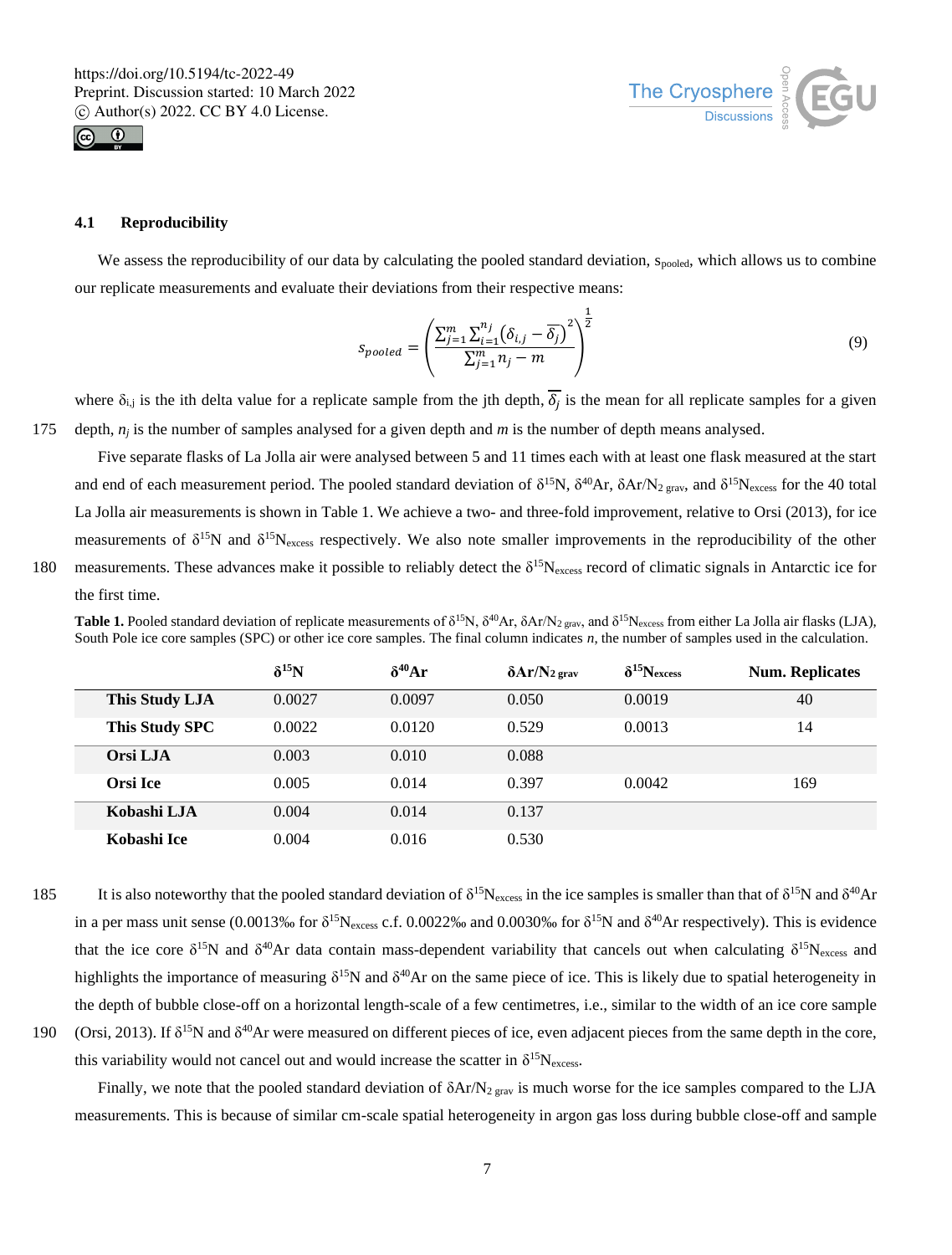



storage. Adjacent pieces of ice are likely to have lost different amounts of Ar so would not be expected to have the same 195  $\delta$ Ar/N<sub>2 grav</sub> value.

## **4.2 Isotope and elemental ratios (** $\delta^{15}N$ **,**  $\delta^{40}Ar$ **, and**  $\delta Ar/N_2$ **)**

Our isotope ratio measurements are shown in Figure 1a. There is a strong positive correlation ( $r = 0.991$ ) between  $\delta^{15}N$  and δ <sup>40</sup>Ar/4 as the variability in both is dominated by gravitational fractionation, which affects mass-normalised isotope ratios equally. As described above, the difference between  $\delta^{15}N$  and  $\delta^{40}Ar/4$ , termed  $\delta^{15}N_{excess}$ . reflects thermal fractionation in the 200 firn column.  $\delta^{15}N$  ranges from a minimum of 0.492% to a maximum of 0.626% with a mean of 0.562%.  $\delta^{40}Ar/4$  has a range of 0.497 to 0.625‰ with a mean of 0.569‰. Temporal variations are discussed below in the context of the firn properties calculated from the isotope ratios.

Gravitationally corrected  $\delta$ Ar/N<sub>2</sub> ( $\delta$ Ar/N<sub>2 grav</sub>) is depleted relative to the modern atmosphere over much of the depth range of our measurements, with values as low as -6.3‰. This is typical of ice core gas records and is due to preferential loss of Ar

- 205 from the ice during bubble close-off (Craig et al., 1988; Bender, 2002; Severinghaus and Battle, 2006). However, there is also an interval of elevated  $\delta A r/N_2$  grav values between 8 and 18 kyr BP, with values as high as 7.8‰. This corresponds to the bubble-clathrate transition zone (BCTZ), where gas molecules are held in coexisting bubbles and clathrate hydrates. Here,  $\delta$ Ar/N<sub>2 grav</sub> is enriched by the fact that post-coring gas loss occurs primarily from the bubbles, which are enriched in N<sub>2</sub> due to the stronger affinity of Ar for the clathrate phase (Bender et al., 1995; Ikeda-Fukazawa et al., 2001). The transformation to
- 210 clathrates occurs heterogeneously throughout the core, increasing the scatter in our  $\delta A r/N_2$  grav measurements. Both the enrichment and increased scatter of elemental ratios in the BCTZ has been noted in many ice cores (Suwa and Bender, 2008a, b; Kobashi et al., 2008; Shackleton et al., 2019), but recent work appears to confirm that there is no appreciable isotope fractionation associated with clathration (Oyabu et al., 2021).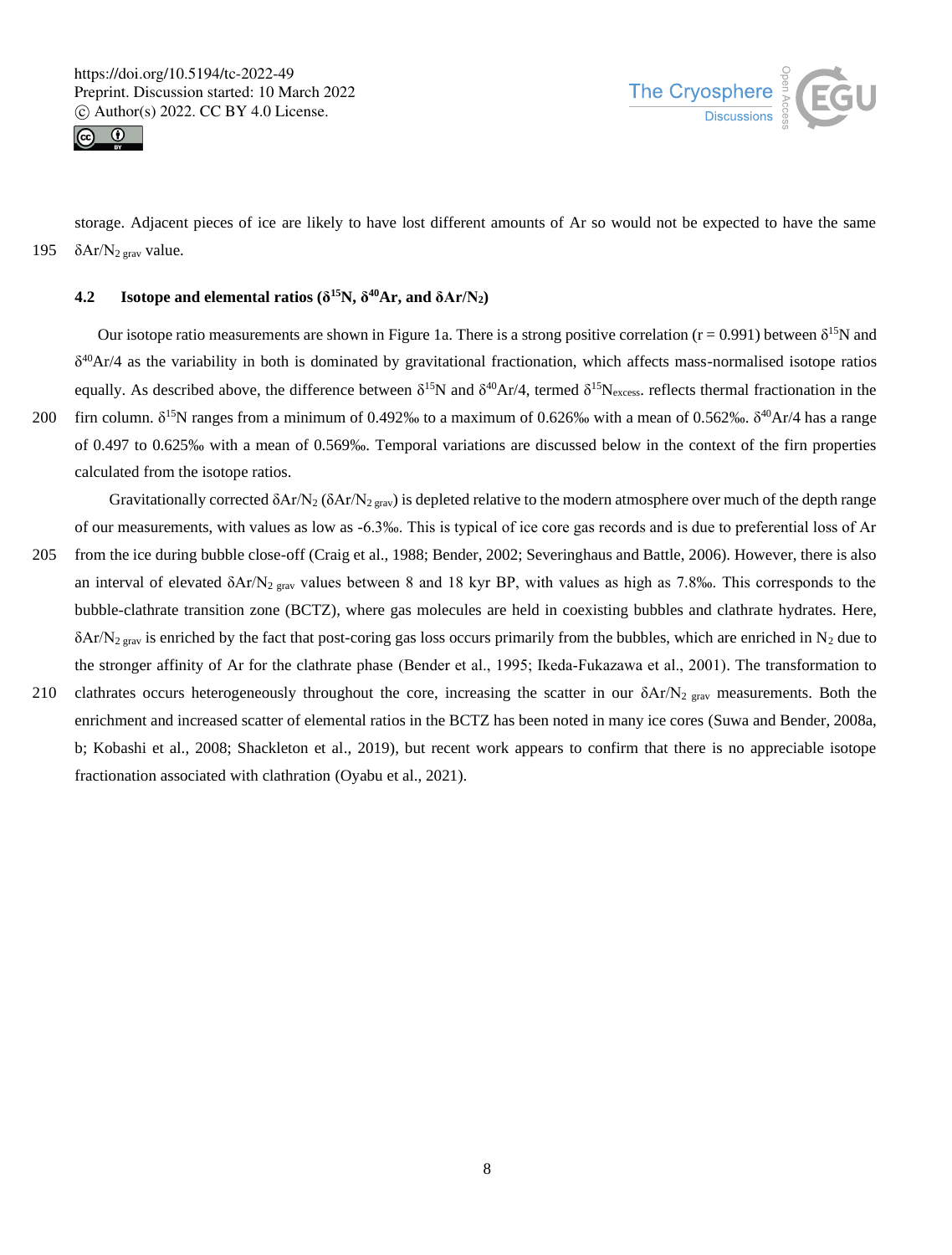





**Figure 1. (a)** SPICEcore measurements of  $\delta^{15}N$  and  $\delta^{40}Ar$ . The  $\delta^{40}Ar$  data are divided by 4 so that they can be plotted on the same axis as  $\delta^{15}$ N, with the visual offset between the two isotope ratios equal to  $\delta^{15}$ Nexcess (or, equivalently,  $\Delta T_z$ ). (b) The firn diffusive column height (DCH) and **(c)** temperature difference (Δ*T*z) and equivalent isotope parameters (see Sect. 2 for explanation). **(d)** SPICEcore measurements of δAr/N<sup>2</sup> after correction for gravitational fractionation. All data are plotted on the bottom x-axis on the SPC19 Gas Chronology. The corresponding depths in SPICEcore are indicated on the top x-axis. Error bars in DCH and Δ*T*<sup>z</sup> represent one pooled standard deviation of replicate samples. Error bars for  $\delta^{15}N$ ,  $\delta^{40}Ar/4$ , and  $\delta Ar/N_2$ <sub>grav</sub> are smaller than the data markers.

## 215 **4.3 Reconstructed firn properties**

We calculate DCH and Δ*T*<sup>z</sup> from our isotope data using Eq. (7) and (8). The time-series are shown in Figure 1. Both DCH and  $\Delta T_z$  increase over the course of the record with DCH increasing from a glacial average of 103 m to 111 m in the Holocene, and  $\Delta T_z$  increasing from -1.9°C to 0°C.

The minimum DCH we reconstruct is  $\sim$ 95 m and occurs around 23 kyr BP. The maximum DCH is  $\sim$ 115 m at  $\sim$ 11 kyr BP, 220 although DCH is also >110 m around 20 kyr BP and for much of the deglaciation and early Holocene. The minimum (i.e., most negative)  $\Delta T_z$  we reconstruct is -4°C, which occurs around 20 kyr BP, concurrently with a local maximum in firn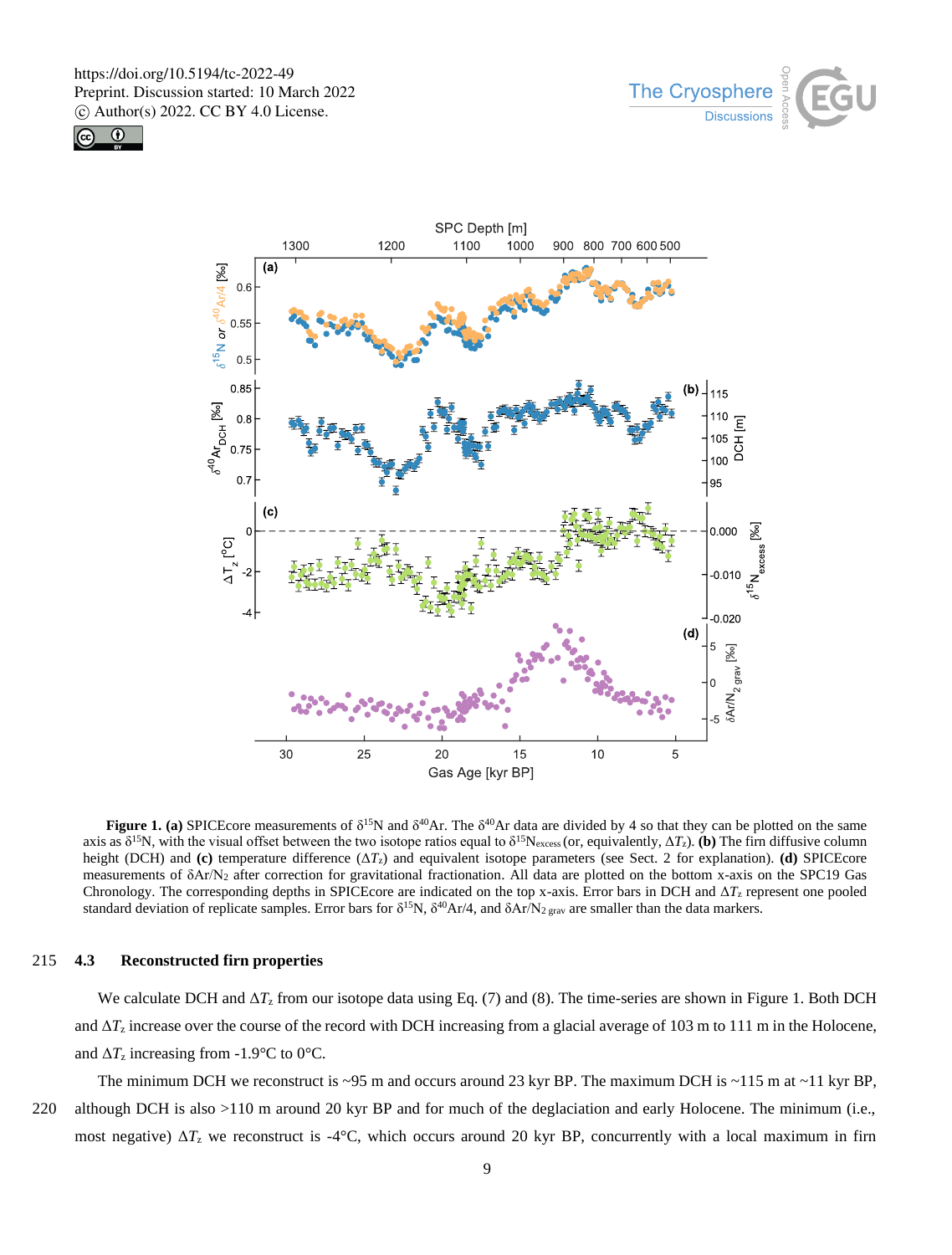



thickness. In fact, this inverse relationship is a persistent pattern on timescales of a few millennia. Despite a broad positive correlation between DCH and  $\Delta T_z$  over the full 25 kyr record, a negative relationship exists between the higher-frequency variability for much of the record (Figure 2). This is most evident prior to ~17 kyr BP, where the fluctuations in DCH and  $\Delta T_z$ 225 are the largest in amplitude and are clearly inverse of one another, but also exists in the younger part of the record (<12.5 kyr BP). For example, the most positive values of  $\Delta T_z$  around 7 kyr BP are associated with a local minimum in DCH. The slope of the relationship is similar for glacial and Holocene samples, implying that the same physical process may be responsible. During most of the deglaciation (17–12.5 kyr BP), the inverse relationship between DCH and  $\Delta T_z$  breaks down, with both properties increasing through time. This time period is responsible for the overall positive correlation between the two time-230 series.



**Figure 2.** Firn temperature difference plotted against the diffusive column height. Error bars represent one pooled standard deviation of replicate samples. In panel **(a)**, the data are plotted in grey along with a regression to the entire dataset. In panel **(b)**, data older than 17 kyr are plotted in blue, data younger than 12.5 kyr are plotted in red, and a least squares linear fit to each subset is shown. The slope and squared correlation coefficient,  $r^2$ , of each fit is also indicated.

## **5 Discussion**

The overall increase in both DCH and  $\Delta T_z$  through the deglaciation is the expected response to increased snowfall due to a warming climate. DCH depends strongly on accumulation rate, which is higher in warmer interglacial periods than in glacials. For Δ*T*z, low accumulation in the glacial results in negative values as geothermal heat warms the base of the firn. Then, as the 235 accumulation rate increases, greater downward advection of cold surface ice makes the firn column closer to isothermal, making  $\Delta T_z$  less negative. The concurrent increase in surface temperature during the deglaciation itself also acts to make  $\Delta T_z$ more positive. Next, we discuss in more detail the processes responsible for the higher-frequency variability in DCH and Δ*T*z.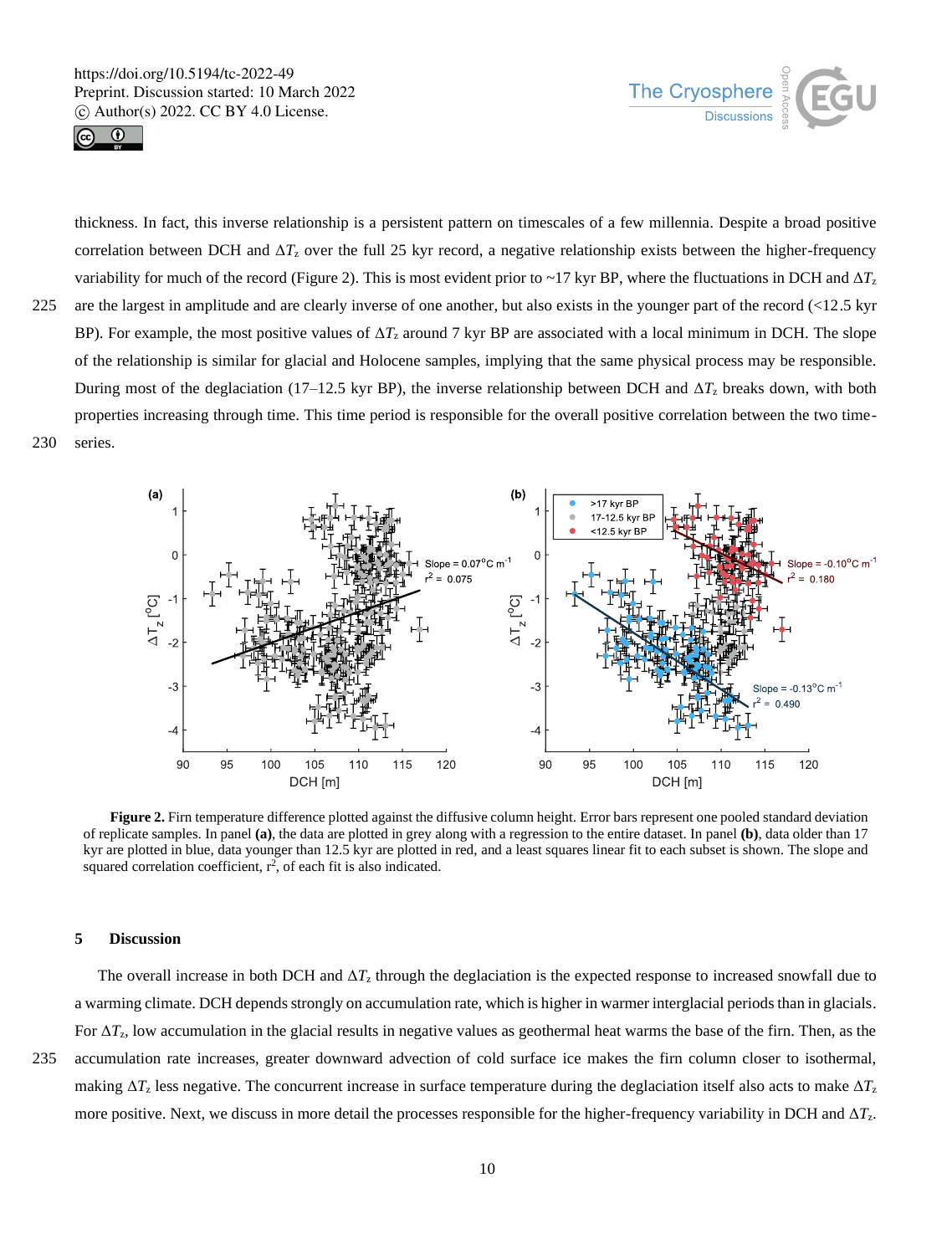



# **5.1 DCH (Diffusive Column Height)**

First, we consider the mechanisms that drive changes in DCH. Winski et al. (2019) previously presented a record of 240 SPICEcore  $\delta^{15}N$ , which, in the absence of complementary  $\delta^{40}Ar$  measurements, they interpret solely as a gravitational fractionation/firn thickness signal. They argue, based on firn modelling experiments, that firn thickness variability in the Holocene is primarily controlled by the local accumulation rate. Our work supports this interpretation where we have data (11–5 kyr BP). Most of the variability in our  $\delta^{15}N$  data is due to changes in gravitational fractionation and we note the correspondence between DCH and the SPICEcore record of accumulation between 11 and 5 kyr BP (Figure 3).

- 245 To further develop our understanding of the mechanisms driving changes in DCH, we must therefore consider the mechanisms that drive changes in the accumulation rate. In SPICEcore, Holocene accumulation rate variability is almost entirely explained by the spatial variability in accumulation upstream from the SPICEcore site (Lilien et al., 2018). This is because South Pole is located far from an ice divide, with ice flowing at 10 m  $yr<sup>-1</sup>$  in the direction of 40°W (Hamilton, 2004; Casey et al., 2014). Therefore, the snow deposition site for SPICEcore ice is further upstream for deeper, older ice. In this way,
- 250 spatial accumulation variability is recorded as temporal variability in the ice core as more distant spatial anomalies are advected to a greater depth below the present-day SPICEcore site. The upstream spatial variability is in turn controlled directly by the local topography (Hamilton, 2004; Fudge et al., 2020). Namely, there is a positive corelation between the accumulation rate and the topographic curvature (second derivative along the direction of the flowline) (Figure 3,  $r = 0.55$ ). The relationship is evident for at least 100 km in the upstream direction from South Pole and is consistent with findings at other sites in Antarctica
- 255 (Waddington et al., 2007; Leonard et al., 2004) and Greenland (Miège et al., 2013; Hawley et al., 2014). The mechanism is that katabatic winds accelerate down steepening downhill slopes and decelerate down lessening downhill slopes. This results in greater erosion of snow from ridges (negative second derivative of elevation) and greater deposition in depressions (positive second derivative of elevation). In sum then, Holocene DCH is controlled in part by the upstream topography, via its dependence on the accumulation rate. This is most evident in our data between 8.5 and 6.5 kyr BP, where an  $~8$  m local
- 

260 minimum in DCH is co-located with a minimum in the modern spatial pattern of accumulation and with the steepest topographic slope upstream of SPICEcore.

The comparison between spatial (upstream) and temporal (SPICEcore) variability is less straightforward prior to 10 kyr BP because the exact position of the flowline is less certain and changes in climate are expected. However, we hypothesize that the Holocene pattern also operated during the glacial period. For example, between 90 and 100 km upstream of South

- 265 Pole, the topographic slope is close to or less than zero for the only extended period in the survey data (Figure 3). The survey line from Lilien et al. (2018) terminates at 100 km but data from the PolarGAP airborne radar campaign (Jordan et al., 2018) confirms that this feature is part of a broad topographic low on the flank of Titan Dome. The low is associated with a local maximum in both topographic curvature and upstream accumulation, suggesting that the topography does indeed cause higher accumulation in this region in the modern. Using a likely flowline, we find that ice of 20 kyr BP age would have originated at
- 270 this topographic low. We therefore argue that the local maximum in DCH at 20 kyr BP is due to greater net accumulation in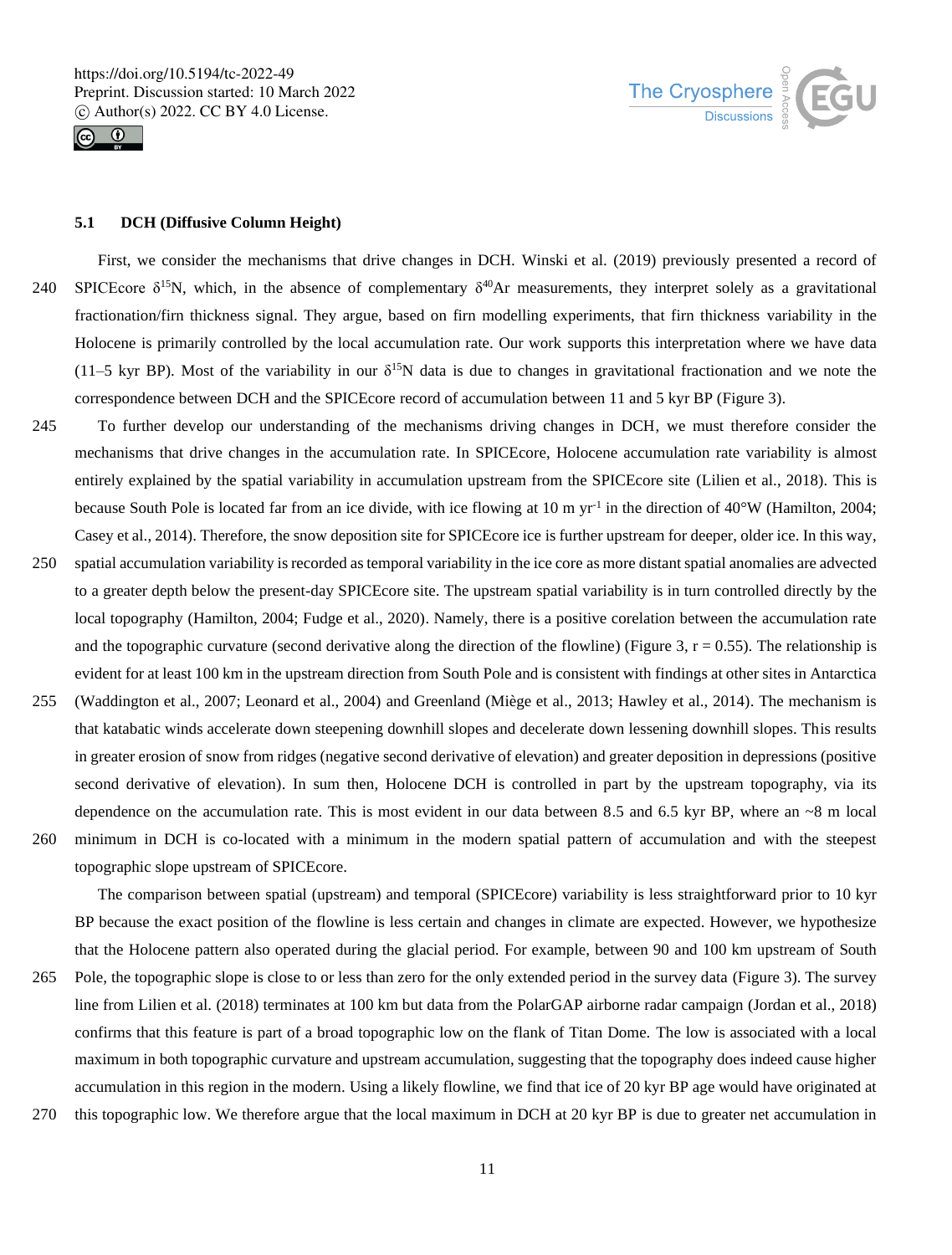



the topographic low (Figure 3). Other Antarctic ice core records of δ<sup>15</sup>N and accumulation rate show no evidence for continentwide climatic changes at this time (Buizert et al., 2021), supporting our argument that this is a local signal, not a climatic one. Our argument requires certain features of the present-day topography to be unchanged over the past 25 kyr. This is certainly possible if these features are linked to the bedrock topography, as has been documented elsewhere in Antarctica (De Rydt et 275 al., 2013).

Whilst some of the variability in DCH almost certainly reflects climatic changes associated with the deglaciation, it is not surprising that the effects of upstream variability are also present given the location of the SPICEcore site far from a dome. Our work shows that the signals associated with upstream effects can be substantial—the feature between 23 and 18.5 kyr BP is the largest in our record—and emphasises that caution must be applied when interpreting temporal changes in firn thickness 280 in SPICEcore or other cores from flank sites such as EDML, Vostok, and EGRIP.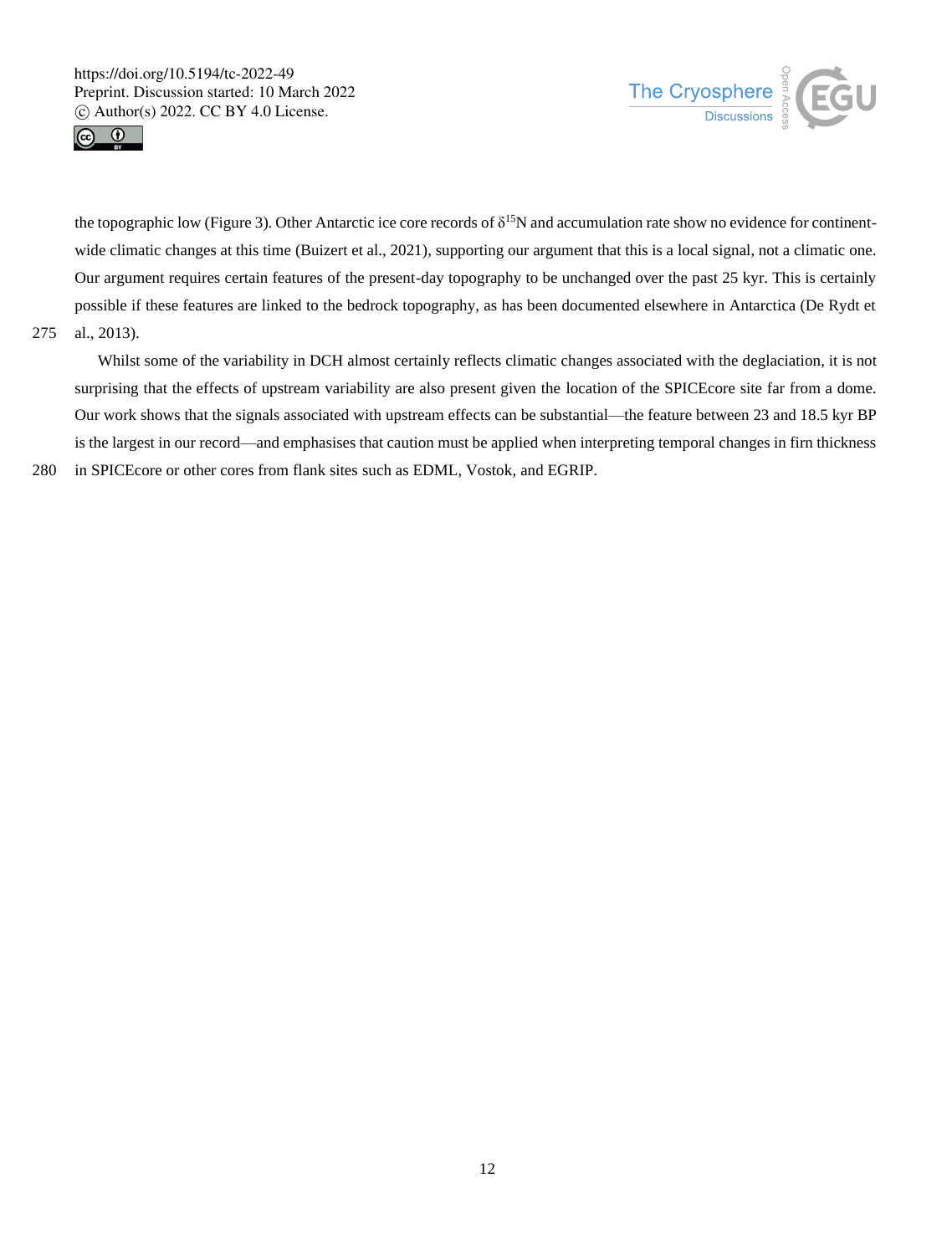





**Figure 3.** From top to bottom: **(a)** surface elevation profile (meters above sea level) along the flowline upstream of the SPICEcore site. Light blue line corresponds to snowmobile-mounted-GPS data from Lilien et al. (2018). Dark blue line corresponds to PolarGAP airborne radar data from Jordan et al. (2018). The gridded radar data were interpolated to the flowline using inverse distance weighted interpolation. **(b)** surface slope (first derivative) and **(c)** curvature (second derivative) of the elevation profiles, calculated in the direction of the flowline. Colours are as in (a). Curvature of the PolarGAP data is not shown due to the coarser spatial resolution of this dataset. **(d)** Pink line shows the accumulation rate along the flowline upstream of the SPICEcore site from Lilien et al. (2018). Purple line shows the SPICEcore accumulation rate derived from strain-corrected annual layer thicknesses (Winski et al., 2019) **(e)** firn diffusive column height and **(f)** temperature difference calculated from our isotope data. Upstream data in panels (a)–(d) are plotted on the bottom x-axis as functions of the transit time to the SPICEcore site based on the "mean" scenario in Fudge et al. (2020). The corresponding distances are shown on the top x-axis. SPICEcore data in panels (d)–(f) are plotted as functions of age on the SPC19 chronology. Grey shading highlights the changes in DCH and Δ*T*<sup>z</sup> between 23 and 18.5 kyr BP and between 8.5 and 6.5 kyr BP, which are discussed in the text.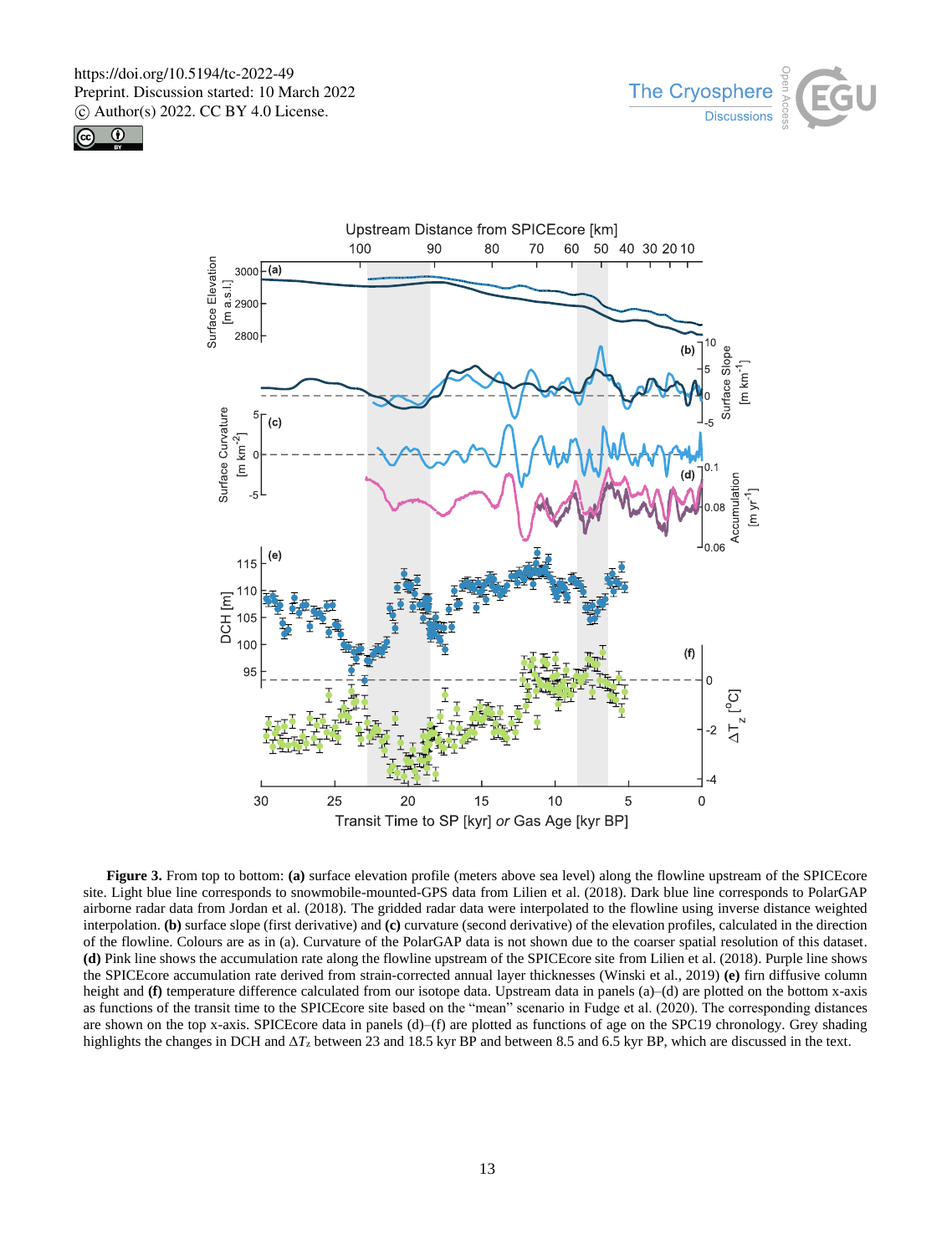



# **5.2** Δ*T***<sup>z</sup> (Top-minus-bottom Firn Temperature Difference)**

The variability in our record of  $\Delta T_z$  is initially more challenging to explain. Two surprising features are (i) the inverse relationship between DCH and  $\Delta T_z$  throughout most of the record (Figure 2), and (ii) the most negative values of  $\Delta T_z$  in the later part of the last glacial period and the early part of the deglaciation (Figure 1, 21–18 kyr BP). We would instead have 285 anticipated a positive relationship between  $\Delta T_z$  and DCH, as exemplified between 17 and 12.5 kyr BP, via the dependence on accumulation rate described in Sect. 2. Furthermore, the -4°C difference in temperature between the top and bottom of the firn column is much larger in magnitude than the present-day temperature difference at South Pole, which is approximately 0°C (accumulation  $= 8$  cm yr<sup>-1</sup>). Other sites on the East Antarctic plateau with present-day accumulation rates comparable to the estimated glacial value at South Pole (4 cm yr<sup>-1</sup>) also have smaller values of  $\Delta T_z$ , for example, -0.8°C at Dome C (accumulation

290 = 2.5 cm yr<sup>-1</sup>) and -1.3°C at Dome Fuji (accumulation = 2.5 cm yr<sup>-1</sup>). Details of how present-day values of  $\Delta T_z$  were determined are described in Sect. S3. Below, we examine several mechanisms that could explain the extreme negative values of Δ*T*<sup>z</sup> and its inverse relationship with DCH in SPICEcore.

# **5.2.1 Surface temperature change**

First, we investigate whether the SPICEcore Δ*T*<sup>z</sup> reconstruction can be explained by variations in surface temperature. 295 Changes in mean annual site temperature affect the firn temperature difference as the surface snow warms or cools and the vertical temperature profile in the ice sheet adjusts to a new equilibrium. Surface temperature change might also explain the negative relationship between DCH and  $\Delta T_z$  in our data, with a surface cooling trend typically resulting in a more negative Δ*T*<sup>z</sup> and a thicker firn column via reduced densification rates (Herron and Langway, 1980). We estimate the surface temperature history using the dynamical firn densification–heat transport model (Sect. 3.3) in an inverse mode. Briefly, the model adjusts 300 initial estimates of past surface temperature and accumulation rate to best fit proxy-based reconstructions of firn thickness and gas age–ice age difference (Δage). This REF model run is able to produce a good fit to the proxy-based estimates of firn thickness and Δage for SPICEcore (Buizert et al., 2021) and also agrees well with our estimates of DCH and Δ*T*<sup>z</sup> for much of the Last Glacial and Holocene periods (Figure 4). However, the modelled  $\Delta T_z$  from the REF run does not agree well with our Δ*T*<sup>z</sup> reconstruction during the LGM and for much of the deglaciation. The model does not reproduce the most negative values 305 of Δ*T*<sup>z</sup> between 23 and 18.5 kyr BP, nor does it capture some of the most positive values between 8.5 and 6.5 kyr BP. The firn

model is not capable of fitting the  $\Delta T_z$  data while simultaneously fitting the observational DCH and  $\Delta$ age data.

To evaluate what temperature history would be required to fit the  $\Delta T_z$  data, we perform an additional experiment in which the firn temperature is decoupled from the firn densification physics (we call this the DECOUPLE run). In the DECOUPLE run the firn densification rates are not calculated, but rather they are read out from a data file corresponding to the densification

310 rates from the REF experiments. Accumulation rates are likewise equal to those from the REF run. The inverse model is then tasked to reconstruct the surface temperature history that best fits the Δ*T*<sup>z</sup> data. The DECOUPLE surface temperature history required to fit our  $ΔT<sub>z</sub>$  data is show in Figure 4. Note that the DECOUPLE scenario is not internally consistent, as the firm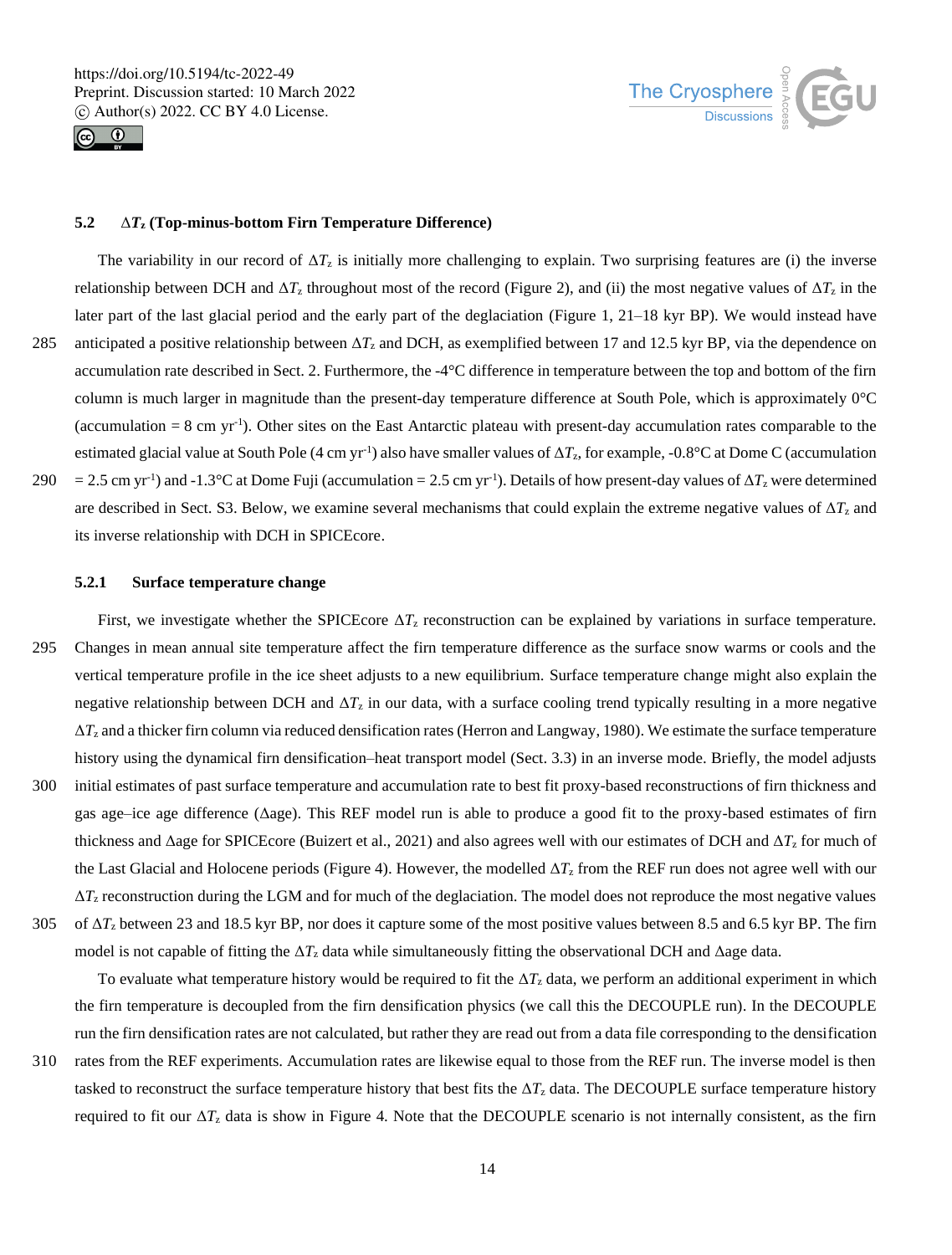



densification rates are inconsistent with the temperature forcing used. The design of the DECOUPLE experiment simply allows us to control the thermal gradient in the firn column (and thus  $\Delta T_z$ ), while simultaneously ensuring we use the correct firn 315 thickness and rate of downward advection of ice and heat.

We focus our interpretation of the DECOUPLE simulation on the direction and timing of changes in the inferred temperature history, rather than the absolute values, as  $\Delta T_z$  is more sensitive to changes in surface temperature than to the temperature itself. Also shown for comparison is the optimal temperature history from the REF run (Buizert et al., 2021) and an independent temperature history from Kahle et al. (2021) based on a calibration of  $\delta^{18}O_{ice}$  using the diffusion length of

320 water isotopes in the firn.

The DECOUPLE temperature history differs substantially from the other temperature estimates. It features a prolonged 5°C cooling between 23 and 20 kyr BP, followed by a rapid 5°C warming from 13 to 11 kyr BP. The cooling event in the decoupled temperature history happens at a time when the other estimates indicate either constant temperatures or a slight warming associated with the initiation of the deglaciation, whereas the decoupled history shows almost no warming until the

325 deglacial temperature change is almost fully realised in the other estimates. The timing and sign of temperature changes in the decoupled temperature history also bear little resemblance to other Antarctic ice core temperature reconstructions (Buizert et al., 2021; Uemura et al., 2018; Cuffey et al., 2016; Stenni et al., 2011; Jouzel et al., 2007; Petit et al., 1999).

Based on both the poor agreement of the measured and modelled  $\Delta T_z$  in the REF run and the poor agreement of the DECOUPLE temperature history with other reconstructions, we conclude that surface temperature change is unlikely to fully 330 explain our record of  $\Delta T_z$ , particularly the most negative values at 20 kyr BP.



**Figure 4. (a)** SPICEcore  $\Delta T_z$  reconstruction (green points) together with the modelled  $\Delta T_z$  from the REF (light grey line) and DECOUPLE (dark grey line) model experiments. **(b)** South Pole surface temperature reconstructions from the REF (light red) and DECOUPLE (dark red) model experiments. Also shown is a temperature reconstruction from Kahle et al. (2021) (orange), based on a calibration of δ<sup>18</sup>O<sub>ice</sub> using the water isotope diffusion length proxy.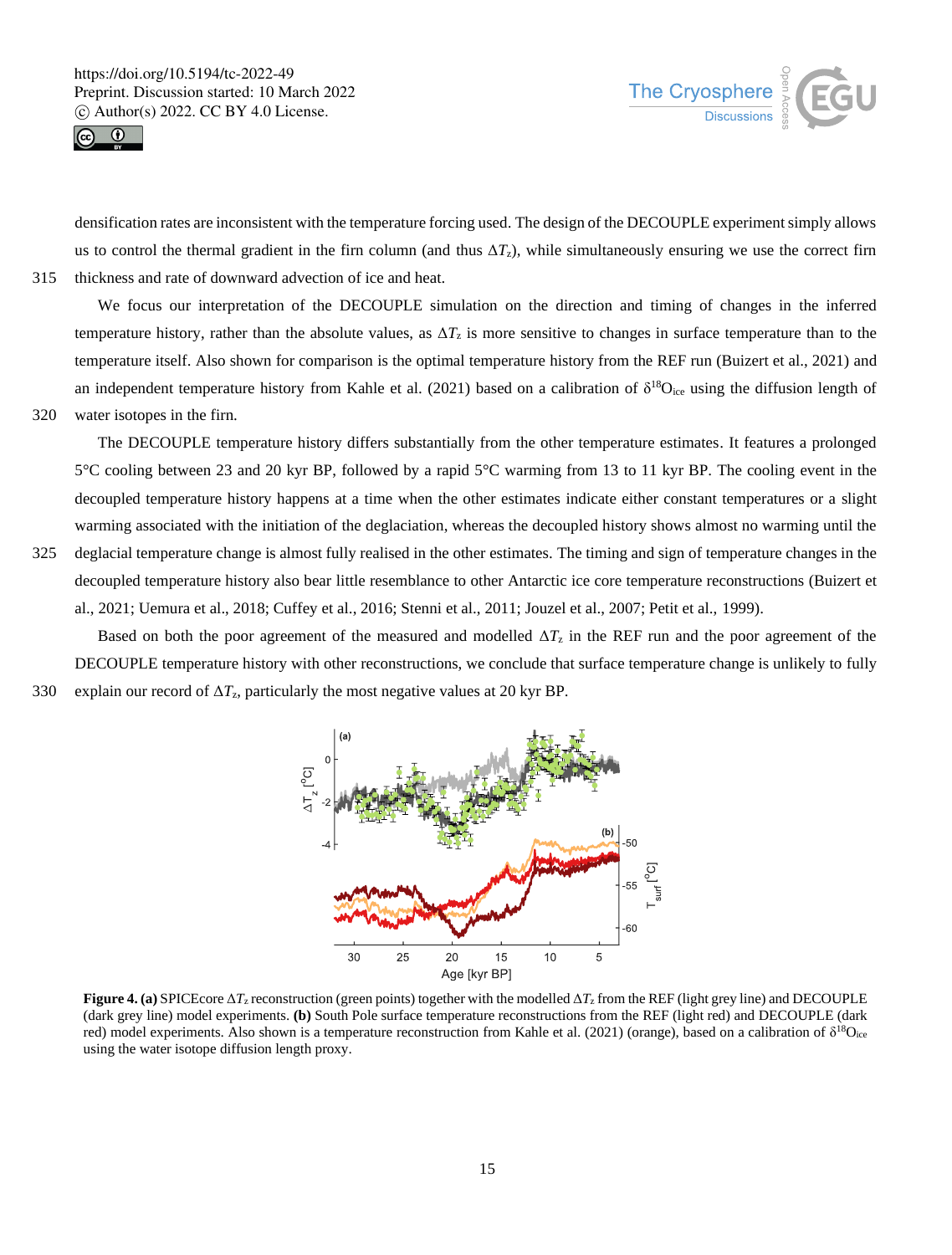



# **5.2.2 Ice thickness**

Second, we investigate whether the SPICEcore  $\Delta T_z$  reconstruction may be explained through variations in the thickness of the ice sheet. Ice thickness influences  $\Delta T_z$  by controlling the vertical strain rate in the ice sheet, and thereby the downward advection of cold ice and the ability of geothermal heat to warm the base of the firn column. Temporal changes in ice thickness 335 over the course of our record are certainly plausible, especially given that the flank location of South Pole means older ice originated upstream from the present-day SPICEcore site. The relevant parameter for our record of Δ*T*<sup>z</sup> is the thickness of the ice column at the time and location that the bubbles were occluded. Variations in ice thickness experienced by SPICEcore ice are therefore the result of both temporal fluctuations in ice sheet elevation and upstream spatial fluctuations in ice thickness.

Temporal changes in ice sheet elevation at South Pole were estimated by Fudge et al. (2020) using output from a full ice-340 sheet model from Pollard et al. (2016). They conclude that changes in ice thickness have most likely been smaller than  $\pm 100$  m in the past 20 kyr, with a mean elevation change of +16 m at 20 kyr BP. Certain combinations of model parameter values give changes between -325 and +250 m. Outside of the Holocene, the rate of change is always less than 20 m kyr<sup>-1</sup>.

Spatial changes in ice thickness upstream of the SPICEcore site are dominated by changes in bed topography. For the Holocene, changes are well-known as the flowline is tightly constrained for this time period and the bed topography has been

345 determined by ice penetrating radar (Lilien et al., 2018). Fluctuations are smaller than  $\pm$ 250 m. Beyond the Holocene, estimates of the bed topography do exist, but the exact flowline position becomes increasingly uncertain. Kahle et al. (2021) offer some constraints from their estimate of the SPICEcore thinning function and infer possible changes in bed elevation of around +200 m between 33 and 26 kyr BP, -200 m between 23 and 18.5 kyr BP.

We therefore seek to determine the maximum plausible change in  $\Delta T_z$  by simulating a 500 m thickening or thinning using 350 a using a 1-D ice flow model (Fudge et al., 2019). A 500 m change is 80 m larger than the range of present-day ice thickness fluctuations in the 100 km upstream of the SPICEcore site, corresponding to the past 20–25 kyr (Lilien et al., 2018); it is more than twice the magnitude of the changes in bed topography inferred by Kahle et al. (2021) in the past 30 kyr BP; and it is 1.5 to 2 times larger than the most extreme modelled surface elevation changes in the past 20 kyr. In our experiments, the modelled changes in ice thickness occur linearly over 2000 years and the post-change thickness is set to the present-day value of 2800 355 m in each case. We repeat each experiment twice with accumulation rates of 2 and 4 cm  $yr^{-1}$ .

The results of these simulations are shown in Figure 5. The thinning (thickening) experiments result in a decrease (increase) in  $\Delta T_z$  to more (less) negative values. Lower accumulation rates correspond to more negative values of  $\Delta T_z$ , due to weaker downward advection of surface heat. The change in  $\Delta T_z$  is less than 1<sup>°</sup>C for each experiment—3 times smaller than the largest change in our record. We therefore conclude that fluctuations in ice thickness are also unable to fully explain our observations.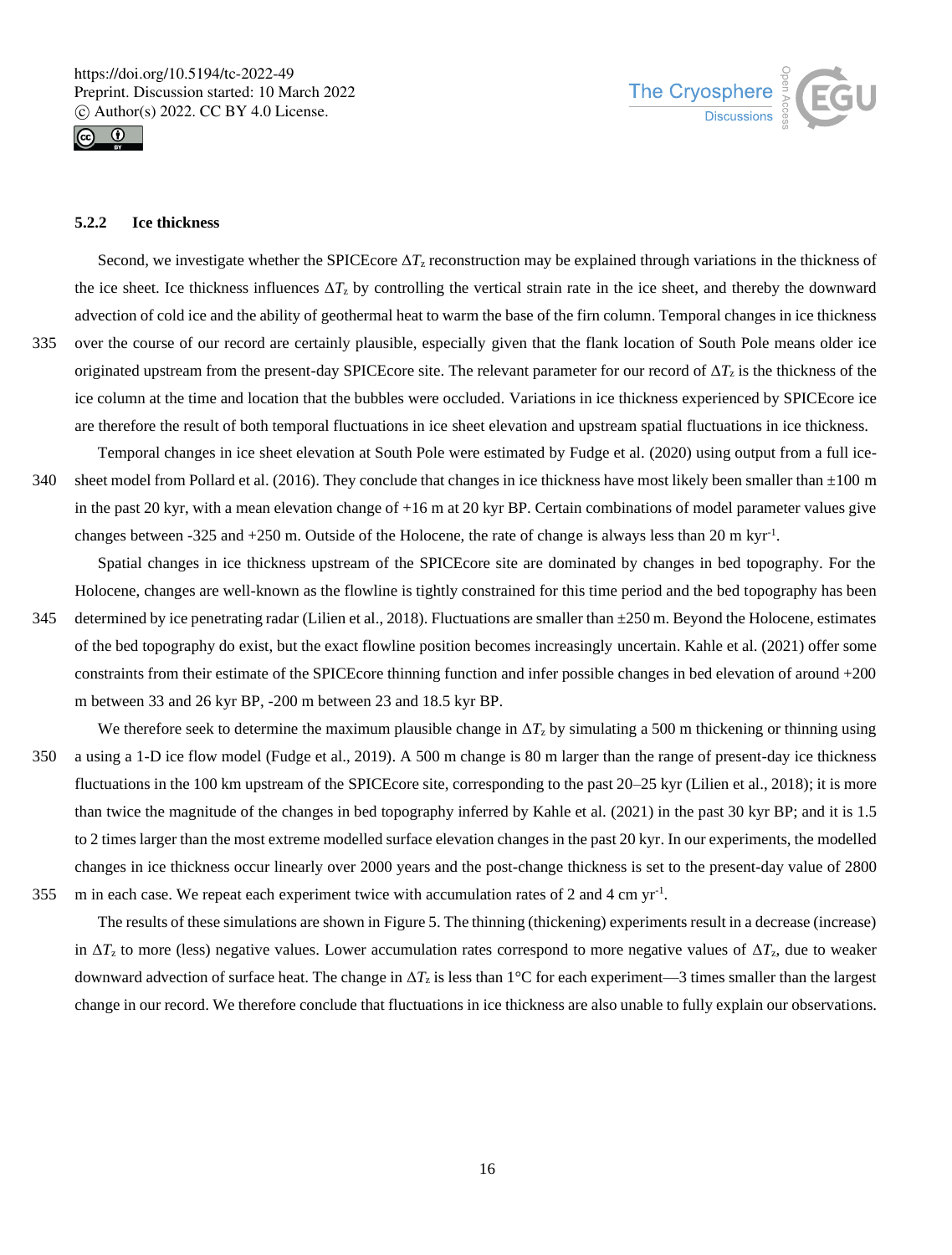





**Figure 5.** Modelled firn temperature difference for a thickening (blue lines) or thinning (red lines) of the ice column. Solid lines correspond to experiments with an accumulation rate of 2 cm  $yr<sup>-1</sup>$  and dashed lines correspond to an accumulation rate of 4 cm  $yr<sup>-1</sup>$ .

#### 360 **5.2.3 Basal geothermal heat flux**

Third, we investigate whether the SPICEcore  $\Delta T_z$  reconstruction may be explained through variations in the basal geothermal heat flux (GHF). As discussed above, most East Antarctic ice cores have negative values of Δ*T*z, caused by geothermal heat impinging on the base of the firn column due to low accumulation rates at these sites. Although the GHF at South Pole is constrained by borehole temperature measurements (Price et al., 2002; Beem et al., 2018) the firn temperature 365 gradient at 20 kyr BP may have been set by very different basal conditions as the ice sheet flowed over regions of greater or lesser GHF towards the present-day SPICEcore site. In fact, a recent survey upstream of the SPICEcore site inferred values as high as  $120 \text{ W m}^2$  due to local faulting and hydrothermal activity (Jordan et al., 2018), more than double previous estimates for the region from continent-scale models (Van Liefferinge and Pattyn, 2013).

- To test the hypothesis that the most negative values of  $\Delta T_z$  and the negative relationship between DCH and  $\Delta T_z$  are the 370 result of spatiotemporal variations in GHF, we simulate the effect of a step change in the GHF using the firn densification model described in Sect. 3.3. To calculate an upper bound on the plausible change in  $\Delta T_z$ , we choose a low starting value of 40 W m<sup>-2</sup> and either double or triple the GHF instantaneously. We repeat the experiments with three difference ice thicknesses: 2800, 2300, and 1500 m. The first represents the present-day ice thickness at South Pole, and the second represents a plausibly thinner ice sheet (as deduced in Sect. 5.2.2). The third is a more extreme scenario, representing the minimum observed 375 thickness in a recent survey of the upstream region (Beem et al., 2021). For all experiments, the accumulation rate is 4 cm  $yr<sup>-1</sup>$
- and the surface temperature is -58°C, representing LGM conditions.

The results of the model experiments are shown in Figure 6. Over the course of  $\sim 100$  kyr, the firn temperature profile adjusts to the new steady state, with Δ*T*<sup>z</sup> decreasing by 0.7–2.9°C, depending on the ice thickness and GHF change. However, in our record of  $\Delta T_z$ , variability of this magnitude occurs in ~5 kyr. The model indicates that GHF changes can explain <0.5°C 380 of change in  $\Delta T_z$  on this timescale and only under the most extreme case of a tripling of GHF with a 1500 m ice column.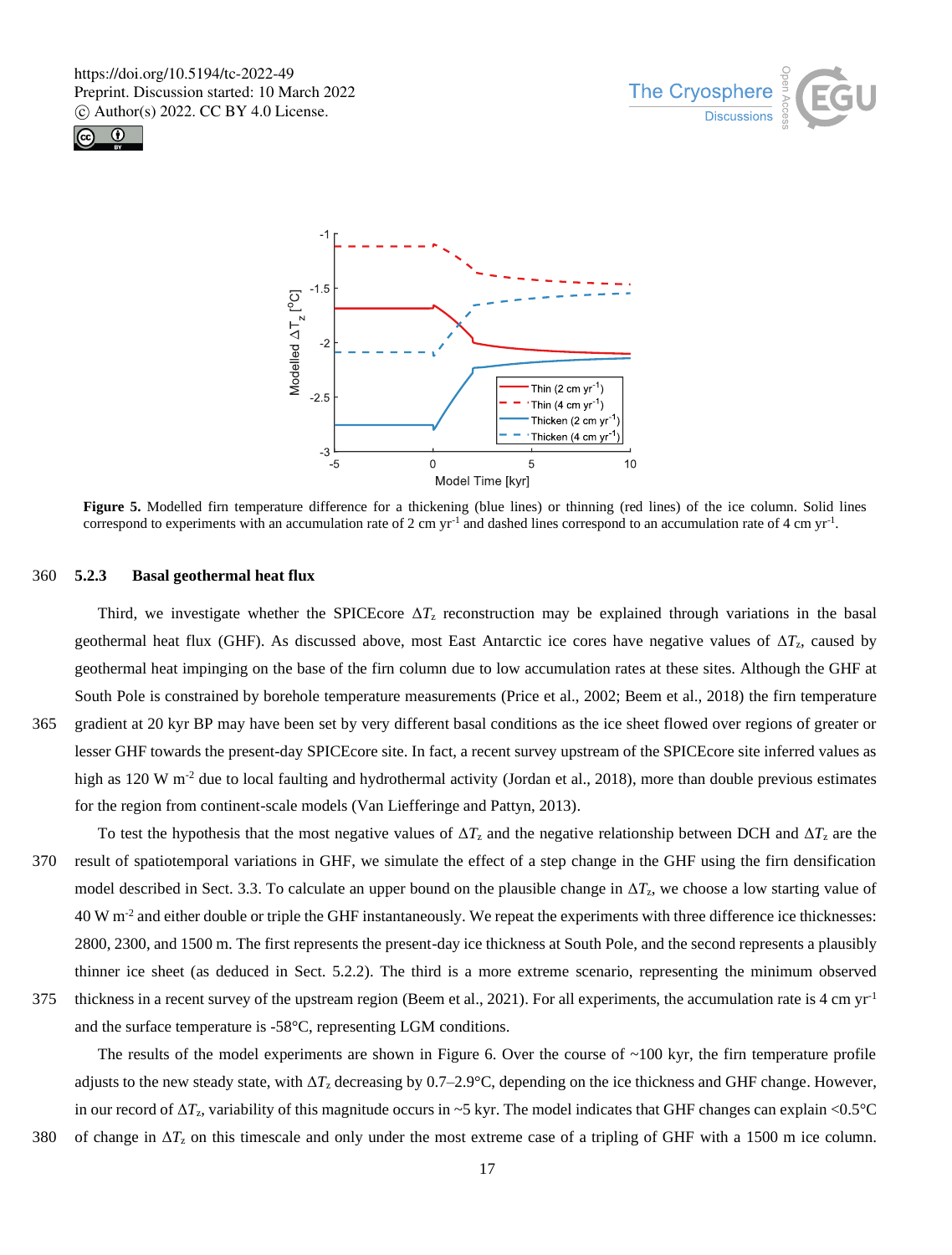



Furthermore, a larger GHF would likely result in a slightly smaller DCH as the warmer firn column would densify more rapidly. This prediction is confirmed by the model (not shown) and is opposite to the inverse relationship we observe between DCH and Δ*T*z. Therefore, we conclude that spatial variability in the GHF upstream of South Pole is unable to fully explain our observations, particularly the rapid 3<sup>o</sup>C changes in  $\Delta T_z$  between 23 and 18.5 kyr BP.



**Figure 6.** Modelled change in Δ*T*<sup>z</sup> in response to a change in the basal geothermal heat flux (GHF), plotted as the difference from the value at  $t = 0$ . Solid lines correspond to experiments in which the GHF is doubled from 40 to 80 W m<sup>-2</sup> and dashed lines correspond to experiments in which the GHF is tripled from 40 to 120 W m<sup>-2</sup>. Each experiment is repeated for three different ice thicknesses: 1500, 2300, and 2800 m. The vertical black line indicates  $t = 0$ , the time at which the change in GHF occurs in the model. The box in the left panel indicates the area covered by the right panel.

#### 385 **5.2.4 Rectification of seasonal thermal signals**

Last, we investigate whether the SPICEcore  $\Delta T_z$  reconstruction may be explained through so-called rectifier effects. Based on the evidence presented in previous sections, we argue that none of the processes known to control the annual-mean firn temperature profile can adequately explain our Δ*T*<sup>z</sup> observations, in terms of their magnitude, rate of change, and inverse relationship with DCH. Notably, however, temperature differences much larger than -4°C do arise on sub-annual timescales 390 within the upper 20 m of the firn, at South Pole and elsewhere, in response to seasonal surface temperature oscillations (Dalrymple et al., 1966; Severinghaus et al., 2001; Brandt and Warren, 1997; Town et al., 2008). The corresponding gas isotope thermal fractionation signals only penetrate to ~10–15 m depth (Severinghaus et al., 2001; Weiler et al., 2009) and are typically assumed to cancel out each year such that the deep firn (and thus the ice core gas archive) reflects the annual-mean. Although existing firn air data from multiple sites are largely consistent with this assumption, the data are often lower precision than our

395 measurements and are unlikely to represent a complete picture of firn processes on the spatial and temporal scales captured by our ice core record. Therefore, because annual-mean processes are unable to explain our data, we now investigate the possibility that some values of  $\Delta T_z$  in our record could be the result of isotope signals in the deep firn being biased towards a particular season at certain times in the past. During winter, cold surface ice overlays a warmer firn column producing negative Δ*T*<sup>z</sup> values in the upper firn; and vice versa during summer. To explain the most negative values of Δ*T*<sup>z</sup> between 23 and 18.5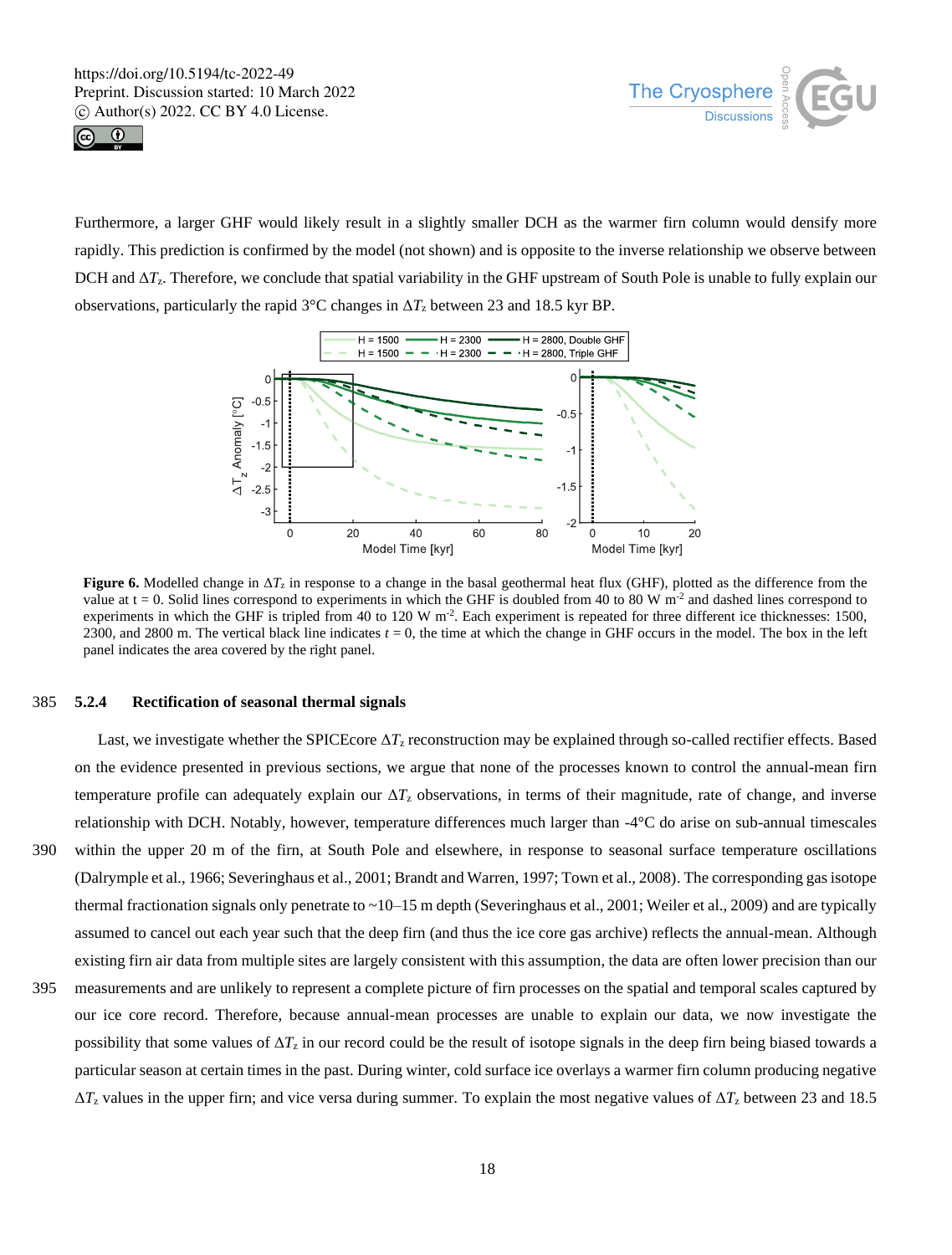



400 kyr BP, we infer a wintertime bias that is either weaker or non-existent at other times in the record. In addition, we propose that the most positive values between 8.5 and 6.5 kyr BP may represent a summertime bias.

In the sections below, we discuss mechanisms that might produce a summer or winter bias and argue that this hypothesis can explain many features of our dataset, including the most negative values of Δ*T*z, the rate at which they develop, and the inverse relationship between  $\Delta T_z$  and DCH.

# 405 **5.2.4.1 Wintertime bias due to Rayleigh-Bénard convection**

Seasonal isotopic thermal fractionation signals in the firn are typically overwritten by the opposite signal of the following season (Severinghaus et al., 2001; Weiler et al., 2009). One way a seasonal bias can develop in the deep firn is if one season's isotope signal is preferentially preserved by being advected down into the firn, below the depth to which the next season's diffusive isotope signal penetrates. This requires a slow, non-turbulent, downward movement of air that occurs during one

- 410 season but not the other. Previous studies have shown that this type of air movement can occur in sufficiently permeable snow (Powers et al., 1985; Sturm and Johnson, 1991; Albert et al., 2004), especially if vertical cracks in the firn allow for fast upward return flow (Giovinetto, 1963; Fahnestock et al., 2004; Courville et al., 2007; Severinghaus et al., 2010). The driving mechanism is the snow temperature inversion that arises in winter. Because snow and firn are efficient emitters in the infrared band and are usually warmed from below, their temperature is often coldest at the surface. This is especially true in winter
- 415 when incoming solar radiation is reduced or even absent. The temperature inversion results in an unstable air density profile that can trigger buoyancy-driven Rayleigh-Bénard convection.

Sturm and Johnson (1991) demonstrated that this buoyancy-driven overturning occurs readily in sub-Arctic snow. However, there is little observational evidence for convection and winter gas isotope fractionation at polar sites since firn air sampling happens almost exclusively in the summer. Coincidentally, however, one of the only published winter firn air

- 420 sampling campaigns is from the South Pole (Severinghaus et al., 2001). In this case, the authors did indeed find that the peak wintertime isotope signal occurred deeper than their firn air model predicted and speculated that this could be due to downward transport of the isotope anomaly by slowly sinking air. In Figure 8, we show their firn air measurements, together with the values predicted by firn air model runs with and without Rayleigh-Bénard convection. The convection is parameterised as an 8 cm d<sup>-1</sup> downward transport of gas between 0 and 20 m. Because the model is one dimensional, the return flux of gas to the
- 425 surface cannot be explicitly modelled. Instead, the downward transport decays to zero between 20 and 25 m, implying horizontal transport out of the sides of the model domain (followed by mass-conserving return flow to the surface). The model run with downward transport better agrees with the observed wintertime firn air isotope ratios, suggesting that sinking air may well be advecting the thermal isotope signals deeper into the firn than diffusion alone. Crucially, no convection is required to explain the summertime isotope signals (Severinghaus et al., 2001). Therefore, the wintertime signal will not be fully cancelled
- 430 out and will bias the annual-mean signal in the deep firn and occluding bubbles. This type of differential preservation of winter versus summer signals due to covariation of gas transport and concentration has been called a "seasonal rectifier effect" in prior literature (Denning et al., 1995; Severinghaus et al., 2001, 2010; Dreyfus et al., 2010; Trudinger et al., 2020). We adopt this language here.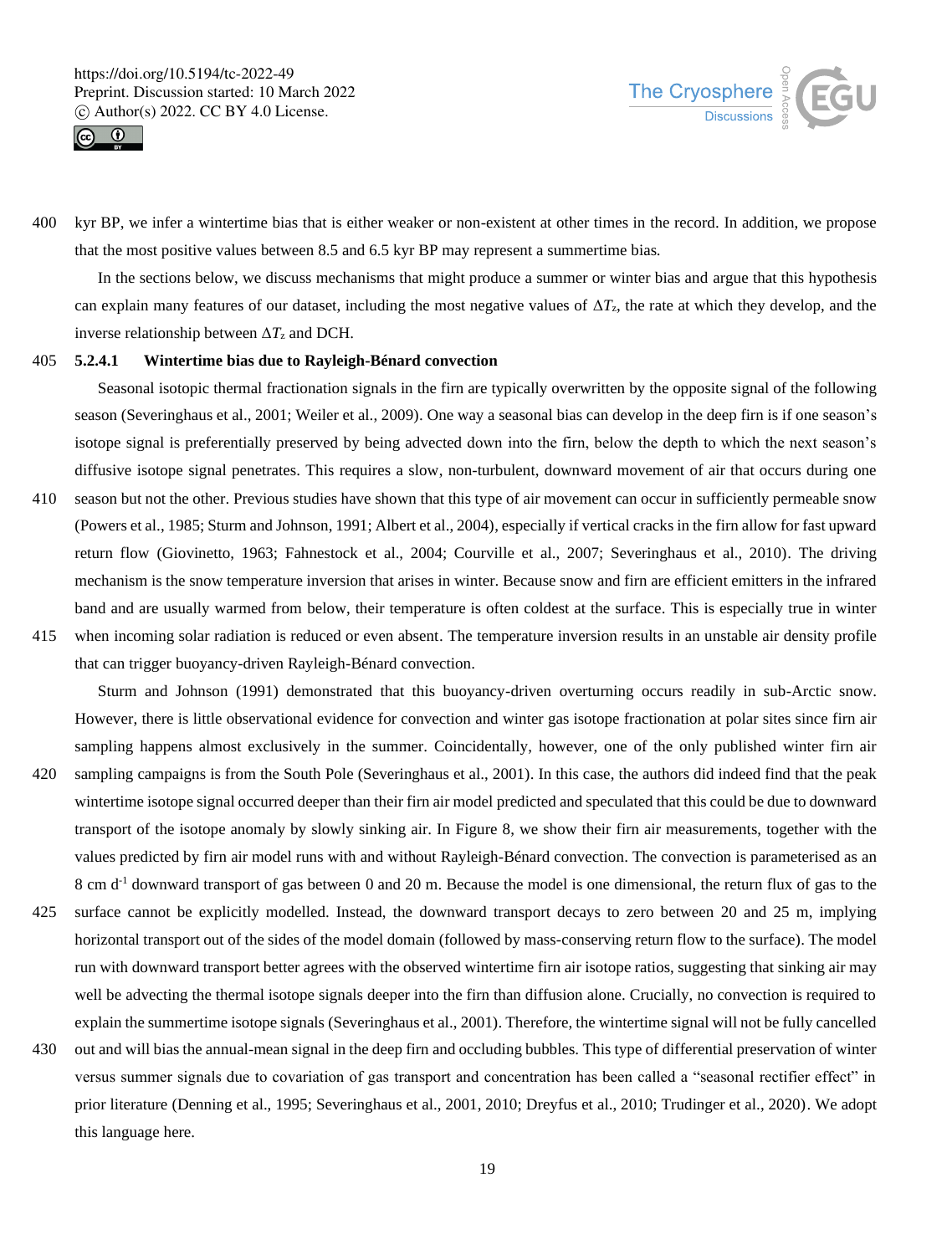





**Figure 7.** Shallow firn air data from the winter sampling campaign at South Pole by Severinghaus et al. (2001). Solid lines are a previously unpublished model run that includes a slow downward advection of air between 0 and 25 m (see text for details). Dashed lines are the model run without this downward advection from Figure 5 in Severinghaus et al. (2001).

- Further evidence for this type of seasonal rectifier comes from a previously unpublished Δ*T*<sup>z</sup> record from the Dome Fuji 435 ice core. The core was drilled in 1994-1996 and stored at -50 °C after being transported to Japan (Oyabu et al., 2021). The samples used for this study were shipped to Scripps Institution of Oceanography where they were kept colder than -25°C until the measurements. The measurements were made in 2007 using a different method to our SPICEcore dataset (Bereiter et al., 2018). Briefly, an ice sample of 800–900 g was melted in an evacuated vessel, and the released air was continuously transferred to a dip tube through a -100°C water trap while stirring the melt water (total time from the start of the melting and end of 440 transfer is about 1 hour). The air sample was split in two aliquots (Method 1 in Bereiter et al., 2018), and one aliquot was measured with Thermo Delta-Plus XP for  $\delta^{15}N$  and the other aliquot was gettered to extract noble gases and measured with Thermo Finnigan MAT252 for  $\delta^{40}$ Ar. The mean Holocene  $\Delta T_z$  is more negative than both the present-day  $\Delta T_z$  and the modelled
- Holocene Δ*T*<sup>z</sup> from Buizert et al. (2021) (Figure 8). This is consistent with rectification producing a wintertime bias throughout the Holocene at Dome Fuji. Because katabatic winds are weak at ice domes, it is expected that the wintertime Rayleigh-Bénard 445 rectifier would be particularly effective at these locations. Also plotted is the  $\Delta T_z$  calculated from  $\delta^{15}N$  and  $\delta^{40}Ar$  measurements on firn air collected at Dome Fuji in 1998, which is -1.2°C (Figure 8, Sect. S3.2). This is more positive than the Holocene ice
- data and is consistent with the present-day observed firn temperature profile, suggesting no winter rectification is necessary to explain the firn air data. This could be due to cessation of rectification during the past 2000 years, perhaps due to anthropogenic warming (the ice surface absorbs downwelling longwave radiation from greenhouse gases very effectively).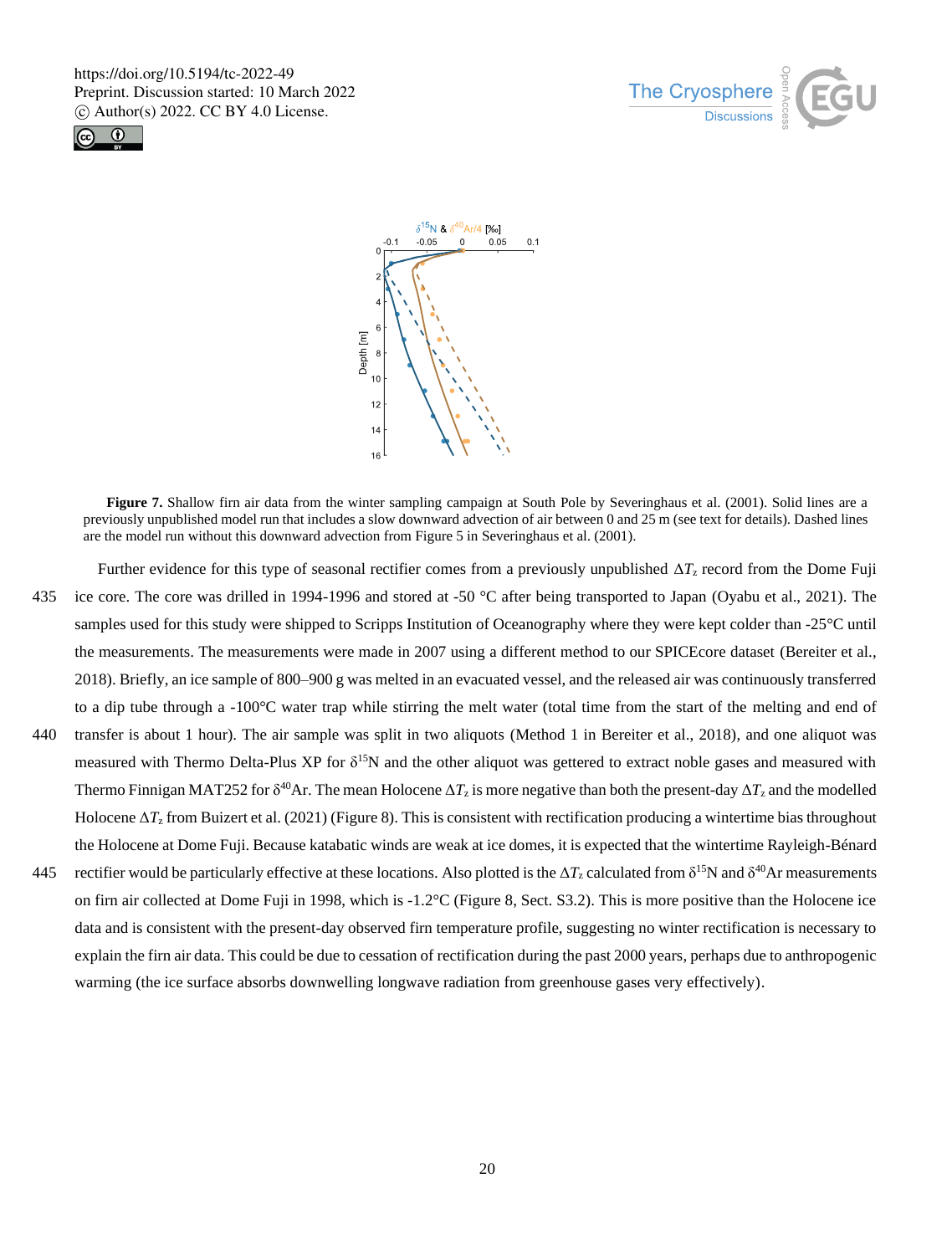





**Figure 8.** Previously unpublished estimates of Δ*T*<sup>z</sup> from the Dome Fuji ice core (dark green circles) compared to a model estimate of past Δ*T*<sup>z</sup> at Dome Fuji from Buizert et al. (2021) (grey line). Dashed green line shows the mean of the data and the shading represents one standard error of the mean of the six samples. The light green point shows an estimate of modern  $\Delta T_z$  at Dome Fuji calculated using the method described in Sect. S3.2. The estimate is based on a new firn air dataset from archived samples collected in 1998 (Kawamura et al., 2006) and re-measured at SIO in 2008.

- 450 One notable aspect of the seasonal rectifier mechanism is that its strength can change very quickly—firn air convection appears and disappears on seasonal timescales. This may help to explain the rapid changes in  $\Delta T_z$  we observe between 23 and 18.5 kyr BP. However, to explain the correlation between DCH and  $\Delta T_z$  in our SPICEcore record, the strength of the wintertime convection must be linked to the wind speed and/or the topographic slope such that the rectifier is strongest when DCH is also at its maximum. We hypothesize that this link is provided by the energy balance at the snow surface. Stronger katabatic winds
- 455 on steeper slopes weaken the air temperature inversion by turbulently mixing heat down to the surface from aloft (Hudson and Brandt, 2005; Pietroni et al., 2014). The opposite is true in areas of minimal slope: weaker winds allow a strong inversion to develop via efficient loss of infrared radiation to space from the surface snow. This intense cooling of the surface promotes convection in the firn (Sturm and Johnson, 1991), which would strengthen the wintertime bias. Low wind speeds probably also limit the formation of low permeability wind crusts that would inhibit convection (Domine et al., 2018).
- 460 In summary, we propose that low wind speeds over areas of minimal topographic slope cause surface snow temperatures to be colder than on steeper slopes. In winter, this results in an unstable air density profile in the firn and slow, non-turbulent convection of air to a depth of 10–20 m. This is deep enough to produce a cold, wintertime bias in our record of  $\Delta T_z$  that is co-located with a thicker firn column due to the increased net accumulation of snow associated with slower and/or decelerating winds. Although this hypothesis is somewhat speculative, we believe this mechanism can plausibly explain (i) the most
- 465 negative values in our record of  $\Delta T_z$ , (ii) the observed rate of change in  $\Delta T_z$ , and (iii) the inverse relationship with DCH.

# **5.2.4.2 Summertime bias due to turbulent convective mixing**

The slow, non-turbulent air circulation described above results in a wintertime bias in the deep firn. However, some sites in Antarctica experience vigorous turbulent mixing in the upper few meters of the firn column—termed the convective zone (Sowers et al., 1992; Bender et al., 1994; Kawamura et al., 2006; Severinghaus et al., 2010). This convective mixing of the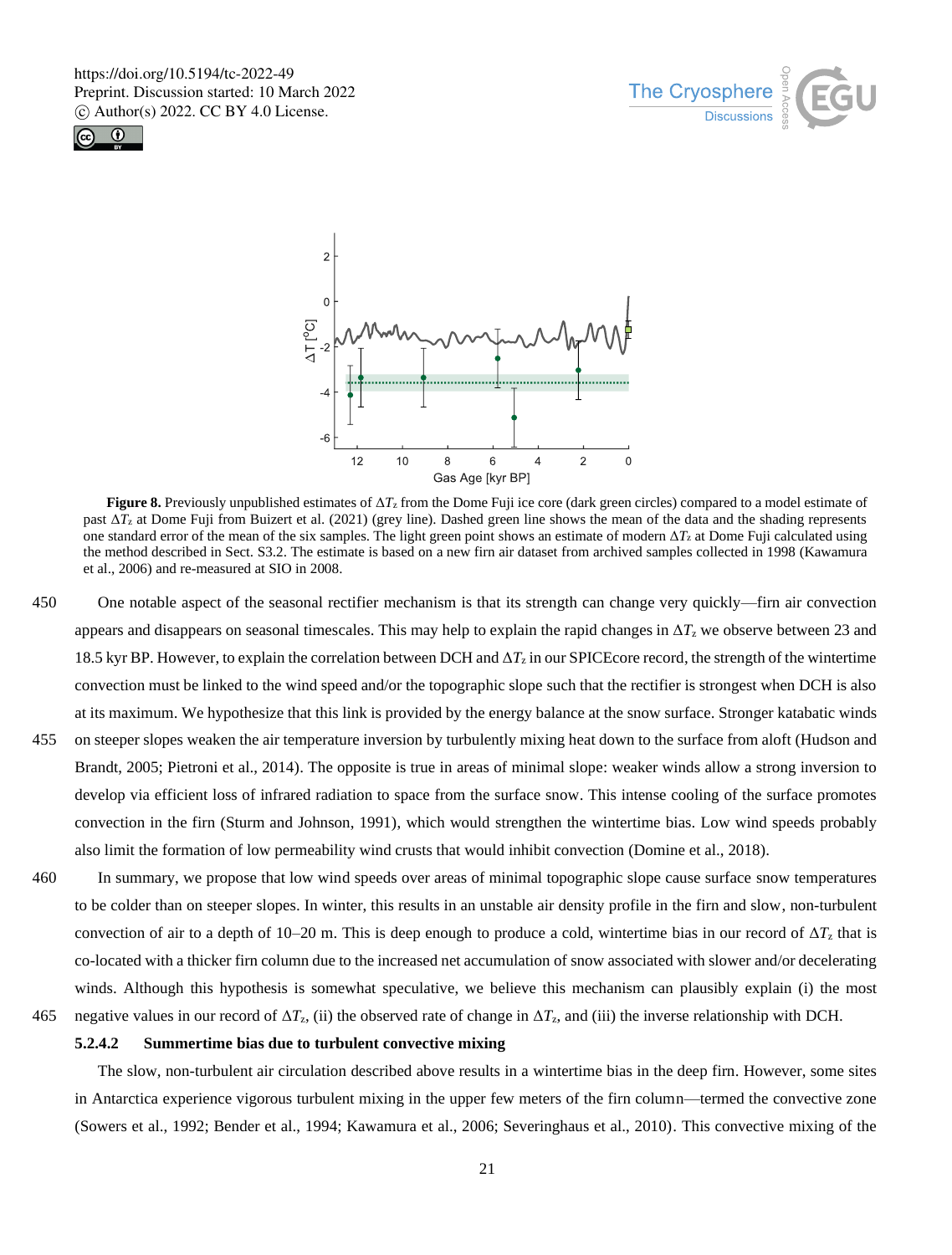



- 470 free atmosphere into the surface firn "resets" the air composition back to atmospheric values, eroding the seasonal, gas-isotope thermal fractionation signals. The depth and extent of this mixing is controlled in part by the surface wind speed, with deeper convection associated with faster winds (Kawamura et al., 2006). Because katabatic winds are generally stronger in winter (van den Broeke and van Lipzig, 2003), we propose that a summer bias in  $\Delta T_z$  could originate via a seasonality in the strength of convective mixing in the firn. We might expect stronger wintertime winds to be more effective than summertime winds at
- 475 eroding the thermal signals in the upper firn, meaning the summertime thermal signal would be preferentially preserved in the deep firn. This hypothesis is consistent with our data in the sense that it predicts a deeper, stronger convective zone on the steeper slopes ~50 km upstream of the SPICEcore site, where wintertime katabatic wind speeds would be faster (Vihma et al., 2011). This would produce a stronger summertime bias in this location, potentially explaining the occurrence of positive values of Δ*T*<sup>z</sup> (Figure 3).
- 480 Although previous authors have speculated that this mechanism could affect firn and ice core gas records (Severinghaus et al., 2001, 2010; Dreyfus et al., 2010; Petrenko et al., 2013; Verhulst, 2014), observational evidence is limited to one potential site (Trudinger et al., 2020). Future firn air campaigns may help to uncover additional evidence of rectification via seasonal variability in convective strength.

#### **6 Broader implications and future work**

485 Our work demonstrates that gas isotope thermometry can provide meaningful paleoclimate information from Antarctic ice cores. The improved precision of our analytical method allows us to resolve changes in gravitational and thermal fractionation throughout the last deglaciation although, for SPICEcore, the effects of upstream topography and possible seasonal rectification prevent us from making a surface temperature reconstruction. Application of measurements like ours to other ice cores is necessary to reveal how important these confounding factors are in other ice core gas records.

490 Rectification of ice core gas records has received limited attention in the literature so far, but our work argues that more careful consideration is necessary. In principle, all gases would be affected by the processes we describe. However, it is important to note that, if the seasonal bias we infer in  $\Delta T_z$  is indeed thermal in origin, rectifier effects are likely smaller than typical signals of interest in many common ice core gas proxies. This is because the effect on isotopic and elemental ratios ought to be proportional to the thermal diffusion sensitivities of the gas pair. Thus, for a -3<sup>o</sup>C bias in  $\Delta T_z$ , the rectification of 495 CO<sup>2</sup> concentration, for example, would be less than 0.3 ppmV (Weiler et al., 2009; Leuenberger and Lang, 2002).

In order to interpret ice core gas records accurately, including gas isotope thermometry data, it is crucial to determine the spatial and temporal prevalence of rectifier effects in Antarctica and Greenland and to learn more about the physical processes responsible. Important goals for future work would be to identify clear evidence for contemporary seasonal rectification in deep firn air and shallow ice samples and to determine the link to air transport in the firn and/or local meteorology. The 500 topography upstream from South Pole would make a promising candidate site. It is possible that rectification will only affect sites with very specific conditions, meaning temperature reconstruction is a simpler task for other Antarctic cores.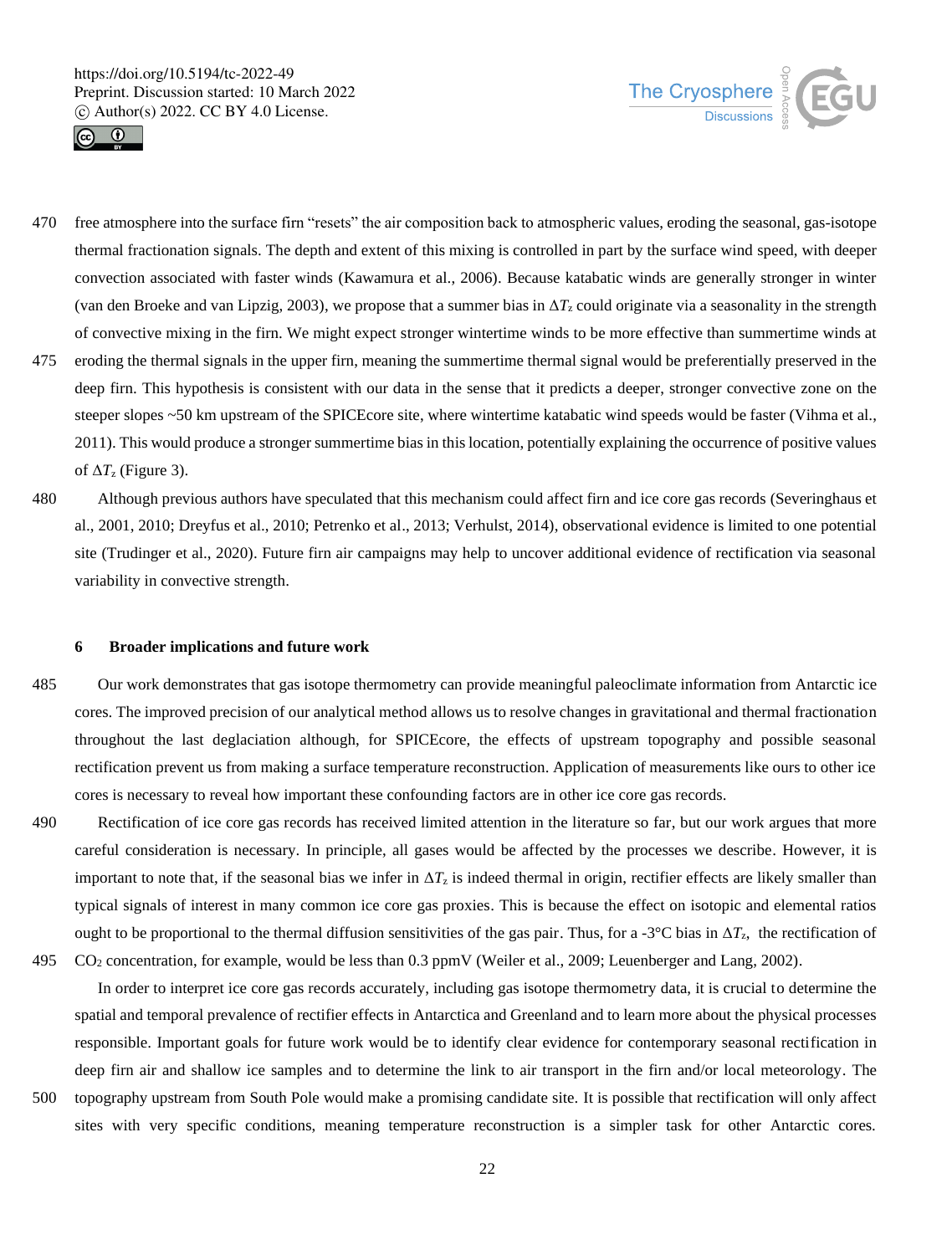



Alternatively, it may be possible to identify and correct for rectification effects using the isotope ratios of other inert gases such as Ne, Kr, and Xe (e.g. Kawamura et al., 2013). We also show that it is important to consider the effect of changes in basal geothermal heat flux and ice thickness when interpreting gas isotope thermometry data. The magnitudes of these effects 505 are specific to each ice core site and should be considered when choosing candidate cores for gas isotope thermometry.

**7 Conclusions**

We present a new analytical method for measuring nitrogen and argon isotopes in ice core samples and the first major Antarctic application of gas isotope thermometry with the precision necessary to resolve typical Antarctic climatic signals. We quantitatively separate gravitational and thermal components of isotopic fractionation to reconstruct past changes in the height

- 510 of, and temperature difference across, the diffusive firn column at South Pole. We find that both firn thickness and the firn temperature difference are influenced by local topographic variations along the flowline upstream from the ice core site. The impact of topography generates the largest signals in our record, demonstrating that upstream effects must be considered when interpreting similar proxies in ice cores drilled at flank sites. At South Pole, firn thickness is greater in areas of negligible topographic slope due to greater net accumulation. Firn temperature gradient is also influenced by the topographic slope,
- 515 potentially due to a seasonal rectification caused by the interaction of katabatic winds with surface topography and air in the uppermost firn column. Although we are unable to conclusively determine the origin of the rectifier, we suggest two mechanisms that could plausibly be responsible. Similar evidence for rectification in the Dome Fuji ice core suggests that both dome and flank sites are susceptible. Until now, seasonal rectification has been assumed to have negligible impact on ice core gas records due to limited observational evidence. Our data shows that a more careful assessment of rectification is necessary
- 520 to ensure accurate interpretation of gas isotope thermometry data from Antarctic ice cores and our new analytical technique can now be deployed to search for this effect at other sites. Determining how widespread rectification is, both spatially and temporally, is crucial if gas isotope thermometry is to be used more widely in East Antarctica.

## **Data availability**

The SPICEcore  $\delta^{15}N$ ,  $\delta^{40}Ar$ , and  $\delta Ar/N_2$  data associated with this study are archived online at the U.S. Antarctic Program Data 525 Center (Morgan and Severinghaus, 2022) and are available from the corresponding author by request.

## **Author contributions**

All authors contributed to this study. JDM made the SPICEcore ice core gas measurements with input from JPS. CB performed the firn densification modelling. TJF performed the ice flow modelling. KK made the DF firn air and ice core gas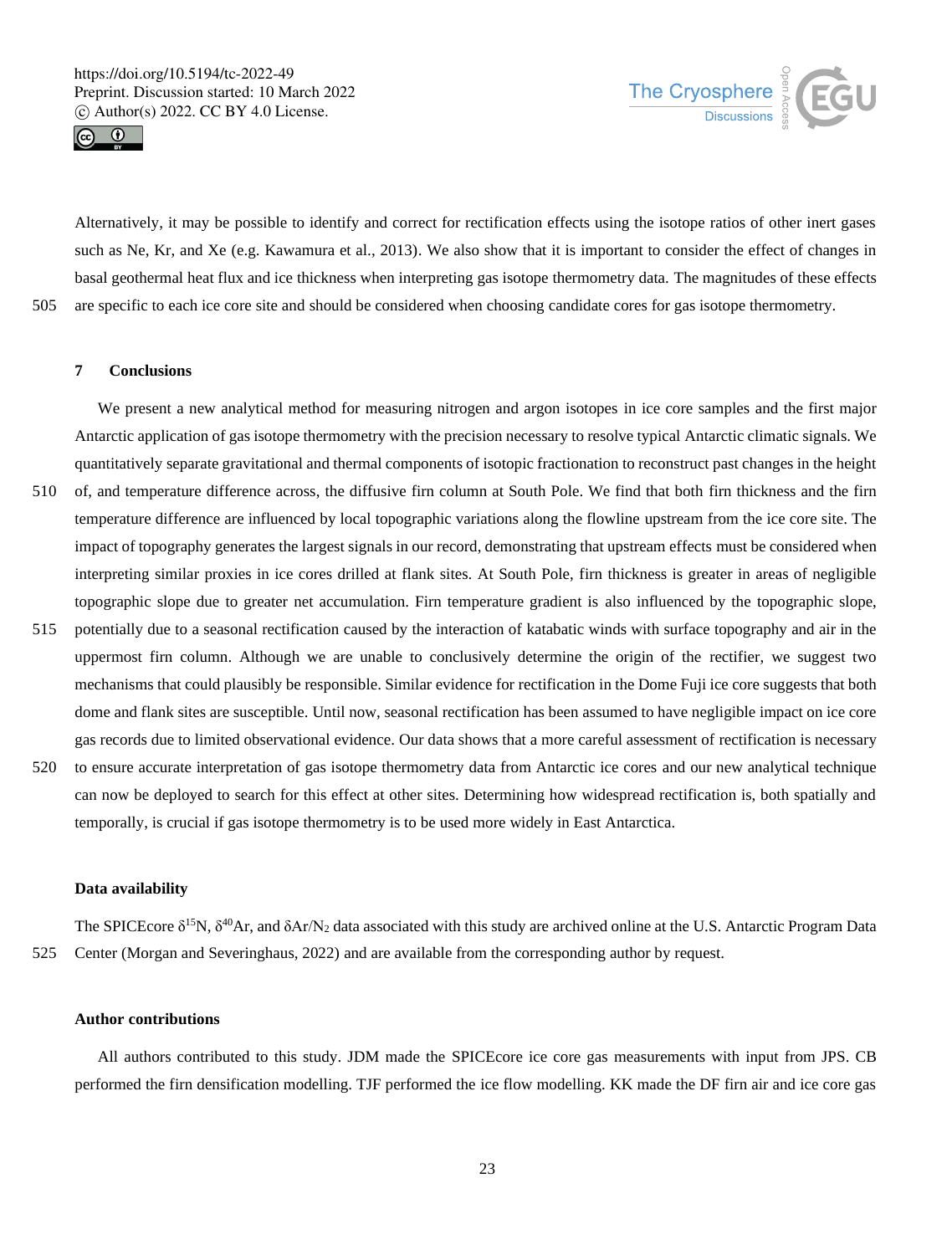



measurements. JDM, CB, TJF, KK, JPS, and CMT interpreted the results and contributed to the discussion. JDM wrote the 530 paper with contributions from all authors.

#### **Competing interests**

The authors declare that they have no conflict of interest.

#### **Acknowledgements**

We thank the U.S. Ice Drilling Program for drilling the ice core; the 109th New York Air National Guard for airlift in 535 Antarctica; NSF's Antarctic Infrastructure and Logistics and Antarctic Support Contractors, the SPICEcore field team, and the members of the South Pole station who facilitated the field operations; and the National Science Foundation Ice Core Facility for ice core processing and archiving. We thank Ross Beaudette for help with the ice analysis, David Lilien, and Ed Brook for their helpful comments and discussion, and Benjamin Hills, Bob Hawley, and Max Stevens for sharing South Pole firn temperature data. For the South Pole gas isotope measurements and firn densification modelling, we gratefully acknowledge

540 funding from NSF (1443710, 1443472, and 1643394). KK and the Dome Fuji measurements were supported by JSPS and MEXT KAKENHI grants (18749002, 21671001, 15KK0027, and 17H06320).

# **References**

Albert, M., Shuman, C., Courville, Z., Bauer, R., Fahnestock, M., and Scambos, T.: Extreme firn metamorphism: impact of decades of vapor transport on near-surface firn at a low-accumulation glazed site on the East Antarctic plateau, 39, 73–78, 545 https://doi.org/10.3189/172756404781814041, 2004.

Beem, L. H., Cavitte, M. G. P., Blankenship, D. D., Carter, S. P., Young, D. A., Muldoon, G. R., Jackson, C. S., and Siegert, M. J.: Ice-flow reorganization within the East Antarctic Ice Sheet deep interior, 461, 35–47, https://doi.org/10.1144/SP461.14, 2018.

Beem, L. H., Young, D. A., Greenbaum, J. S., Blankenship, D. D., Cavitte, M. G. P., Guo, J., and Bo, S.: Aerogeophysical 550 characterization of Titan Dome, East Antarctica, and potential as an ice core target, 15, 1719–1730, https://doi.org/10.5194/tc-15-1719-2021, 2021.

Bender, M., Sowers, T. A., and Lipenkov, V.: On the concentrations of O2, N2, and Ar in trapped gases from ice cores, Journal of Geophysical Research: Atmospheres, 100, 18651–18660, https://doi.org/10.1029/94JD02212, 1995.

Bender, M. L.: Orbital tuning chronology for the Vostok climate record supported by trapped gas composition, Earth and 555 Planetary Science Letters, 204, 275–289, https://doi.org/10.1016/S0012-821X(02)00980-9, 2002.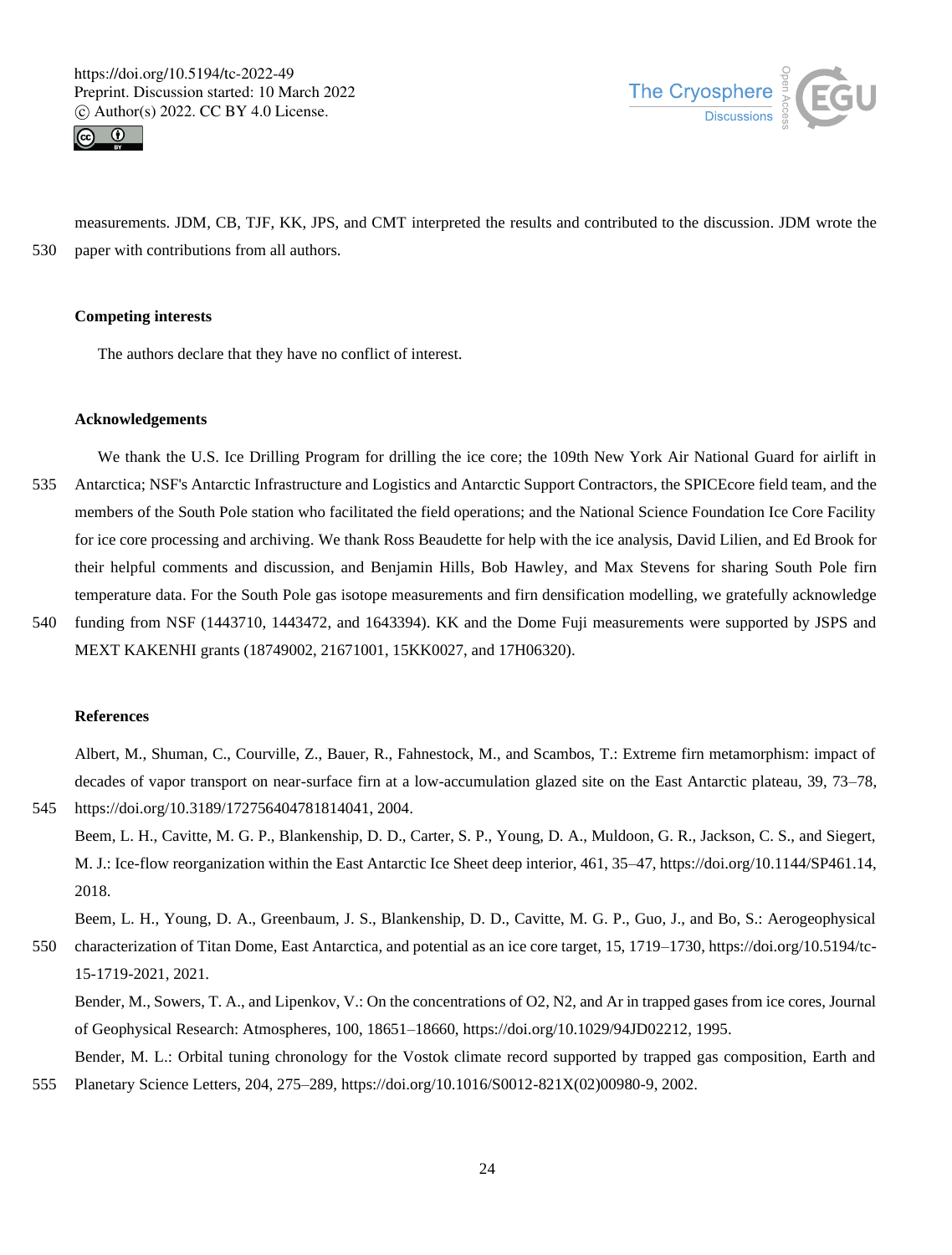



Bender, M. L., Sowers, T., Barnola, J.-M., and Chappellaz, J.: Changes in the O2/N2 ratio of the atmosphere during recent decades reflected in the composition of air in the firn at Vostok Station, Antarctica, 21, 189–192, https://doi.org/10.1029/93GL03548, 1994.

Bender, M. L., Barnett, B., Dreyfus, G., Jouzel, J., and Porcelli, D.: The contemporary degassing rate of 40Ar from the solid 560 Earth, PNAS, 105, 8232–8237, https://doi.org/10.1073/pnas.0711679105, 2008.

Bereiter, B., Kawamura, K., and Severinghaus, J. P.: New methods for measuring atmospheric heavy noble gas isotope and elemental ratios in ice core samples, 32, 801–814, https://doi.org/10.1002/rcm.8099, 2018.

Brandt, R. E. and Warren, S. G.: Temperature measurements and heat transfer in near-surface snow at the South Pole, 43, 339– 351, https://doi.org/10.3189/S0022143000003294, 1997.

565 Bréant, C., Martinerie, P., Orsi, A., Arnaud, L., and Landais, A.: Modelling firn thickness evolution during the last deglaciation: constraints on sensitivity to temperature and impurities, 13, 833–853, https://doi.org/10.5194/cp-13-833-2017, 2017. van den Broeke, M. R. and van Lipzig, N. P. M.: Factors Controlling the Near-Surface Wind Field in Antarctica, 131, 733– 743, https://doi.org/10.1175/1520-0493(2003)131<0733:FCTNSW>2.0.CO;2, 2003.

Buizert, C.: The Ice Core Gas Age-Ice Age Difference as a Proxy for Surface Temperature, 48, e2021GL094241, 570 https://doi.org/10.1029/2021GL094241, 2021.

Buizert, C., Gkinis, V., Severinghaus, J. P., He, F., Lecavalier, B. S., Kindler, P., Leuenberger, M., Carlson, A. E., Vinther, B., Masson-Delmotte, V., White, J. W. C., Liu, Z., Otto-Bliesner, B., and Brook, E. J.: Greenland temperature response to climate forcing during the last deglaciation, 345, 1177–1180, https://doi.org/10.1126/science.1254961, 2014.

Buizert, C., Fudge, T. J., Roberts, W. H. G., Steig, E. J., Sherriff-Tadano, S., Ritz, C., Lefebvre, E., Edwards, J., Kawamura, 575 K., Oyabu, I., Motoyama, H., Kahle, E. C., Jones, T. R., Abe-Ouchi, A., Obase, T., Martin, C., Corr, H., Severinghaus, J. P., Beaudette, R., Epifanio, J. A., Brook, E. J., Martin, K., Chappellaz, J., Aoki, S., Nakazawa, T., Sowers, T. A., Alley, R. B., Ahn, J., Sigl, M., Severi, M., Dunbar, N. W., Svensson, A., Fegyveresi, J. M., He, C., Liu, Z., Zhu, J., Otto-Bliesner, B. L., Lipenkov, V. Y., Kageyama, M., and Schwander, J.: Antarctic surface temperature and elevation during the Last Glacial

- 580 Calonne, N., Milliancourt, L., Burr, A., Philip, A., Martin, C. L., Flin, F., and Geindreau, C.: Thermal Conductivity of Snow, Firn, and Porous Ice From 3-D Image-Based Computations, 46, 13079–13089, https://doi.org/10.1029/2019GL085228, 2019. Casey, K. A., Fudge, T. J., Neumann, T. A., Steig, E. J., Cavitte, M. G. P., and Blankenship, D. D.: The 1500 m South Pole ice core: recovering a 40 ka environmental record, 55, 137–146, https://doi.org/10.3189/2014AoG68A016, 2014.
- Courville, Z. R., Albert, M. R., Fahnestock, M. A., Cathles, L. M., and Shuman, C. A.: Impacts of an accumulation hiatus on 585 the physical properties of firn at a low-accumulation polar site, 112, https://doi.org/10.1029/2005JF000429, 2007.
	- Craig, H., Horibe, Y., and Sowers, T.: Gravitational Separation of Gases and Isotopes in Polar Ice Caps, 242, 1675–1678, https://doi.org/10.1126/science.242.4886.1675, 1988.

Cuffey, K. M. and Paterson, W. S. B.: The Physics of Glaciers, Academic Press, 721 pp., 2010.

Maximum, 372, 1097–1101, https://doi.org/10.1126/science.abd2897, 2021.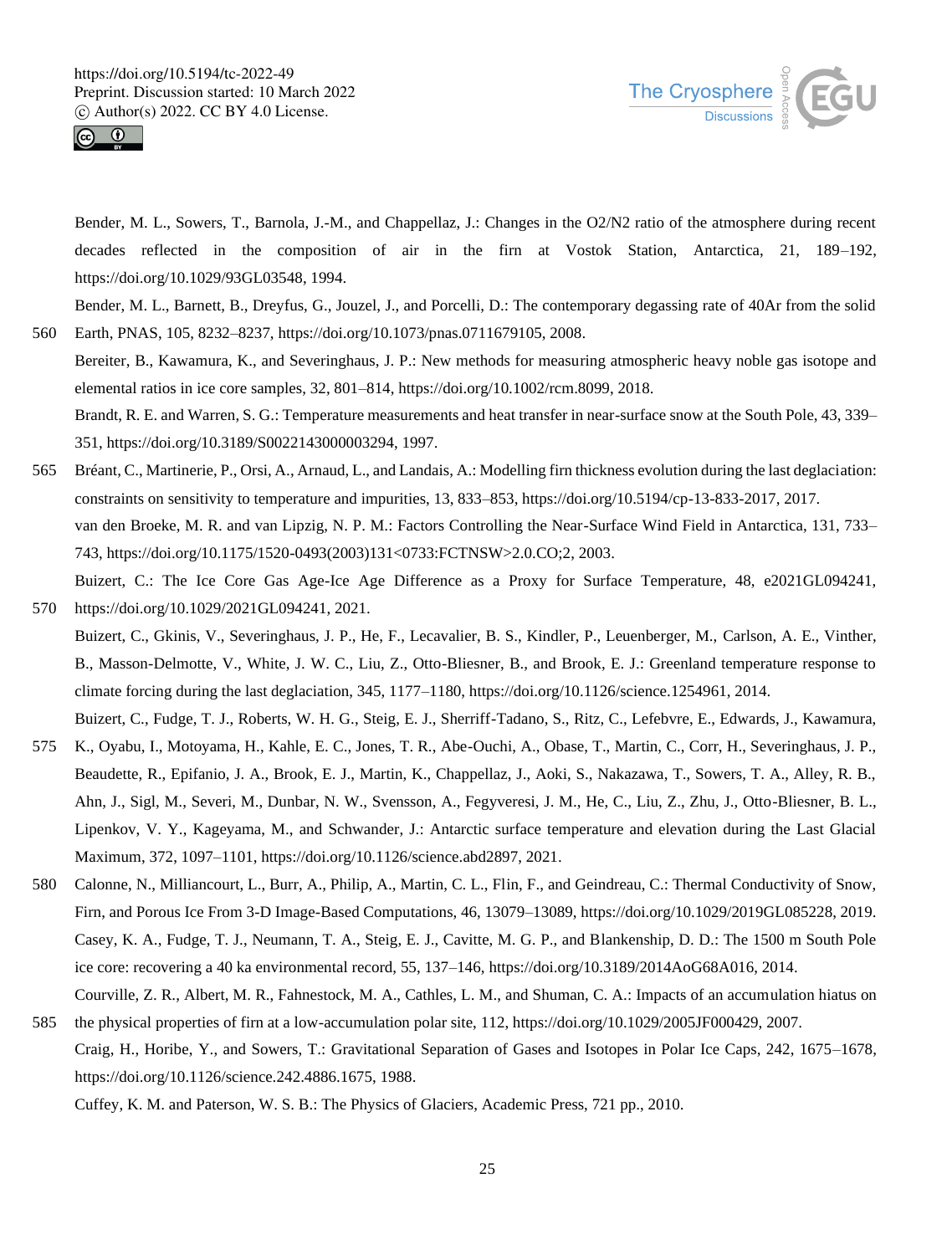



Cuffey, K. M., Clow, G. D., Steig, E. J., Buizert, C., Fudge, T. J., Koutnik, M., Waddington, E. D., Alley, R. B., and 590 Severinghaus, J. P.: Deglacial temperature history of West Antarctica, PNAS, 113, 14249–14254, https://doi.org/10.1073/pnas.1609132113, 2016.

Dahl-Jensen, D., Mosegaard, K., Gundestrup, N., Clow, G. D., Johnsen, S. J., Hansen, A. W., and Balling, N.: Past Temperatures Directly from the Greenland Ice Sheet, 282, 268–271, https://doi.org/10.1126/science.282.5387.268, 1998. Dalrymple, P. C., Lettau, H. H., and Wollaston, S. H.: South Pole Micrometeorology Program: Data Analysis1, in: Studies in

- 595 Antarctic Meteorology, American Geophysical Union (AGU), 13–57, https://doi.org/10.1029/AR009p0013, 1966. Denning, A. S., Fung, I. Y., and Randall, D.: Latitudinal gradient of atmospheric CO2 due to seasonal exchange with land biota, 376, 240–243, https://doi.org/10.1038/376240a0, 1995. Domine, F., Belke-Brea, M., Sarrazin, D., Arnaud, L., Barrere, M., and Poirier, M.: Soil moisture, wind speed and depth hoar formation in the Arctic snowpack, 64, 990–1002, https://doi.org/10.1017/jog.2018.89, 2018.
- 600 Dreyfus, G. B., Jouzel, J., Bender, M. L., Landais, A., Masson-Delmotte, V., and Leuenberger, M.: Firn processes and δ15N: potential for a gas-phase climate proxy, Quaternary Science Reviews, 29, 28–42, https://doi.org/10.1016/j.quascirev.2009.10.012, 2010.

Epifanio, J. A., Brook, E. J., Buizert, C., Edwards, J. S., Sowers, T. A., Kahle, E. C., Severinghaus, J. P., Steig, E. J., Winski, D. A., Osterberg, E. C., Fudge, T. J., Aydin, M., Hood, E., Kalk, M., Kreutz, K. J., Ferris, D. G., and Kennedy, J. A.: The SP19

605 chronology for the South Pole Ice Core – Part 2: gas chronology, Δage, and smoothing of atmospheric records, 16, 2431–2444, https://doi.org/10.5194/cp-16-2431-2020, 2020.

Fahnestock, M. A., Shuman, C. A., Albert, M., and Scambos, T.: Satellite, Observational, Meteorological and Thermal Records from Two Sites in the Antarctic Megadunes - Stability of Atmospheric Forcing, Thermal Cracking, and the Seasonal Evolution of the Thermal Profile, 2004, C31C-03, 2004.

610 Freitag, J., Kipfstuhl, S., Laepple, T., and Wilhelms, F.: Impurity-controlled densification: a new model for stratified polar firn, 59, 1163–1169, https://doi.org/10.3189/2013JoG13J042, 2013. Fudge, T. J., Biyani, S. C., Clemens-Sewall, D., and Hawley, R. L.: Constraining Geothermal Flux at Coastal Domes of the Ross Ice Sheet, Antarctica, 46, 13090–13098, https://doi.org/10.1029/2019GL084332, 2019. Fudge, T. J., Lilien, D. A., Koutnik, M., Conway, H., Stevens, C. M., Waddington, E. D., Steig, E. J., Schauer, A. J., and

615 Holschuh, N.: Advection and non-climate impacts on the South Pole Ice Core, 16, 819–832, https://doi.org/10.5194/cp-16- 819-2020, 2020.

Giovinetto, M. B.: Glaciological Studies on the McMurdo-South Pole Traverse, 1960-1961, 1963.

Hamilton, G. S.: Topographic control of regional accumulation rate variability at South Pole and implications for ice-core interpretation, 39, 214–218, https://doi.org/10.3189/172756404781814050, 2004.

620 Hawley, R. L., Courville, Z. R., Kehrl, L. M., Lutz, E. R., Osterberg, E. C., Overly, T. B., and Wong, G. J.: Recent accumulation variability in northwest Greenland from ground-penetrating radar and shallow cores along the Greenland Inland Traverse, 60, 375–382, https://doi.org/10.3189/2014JoG13J141, 2014.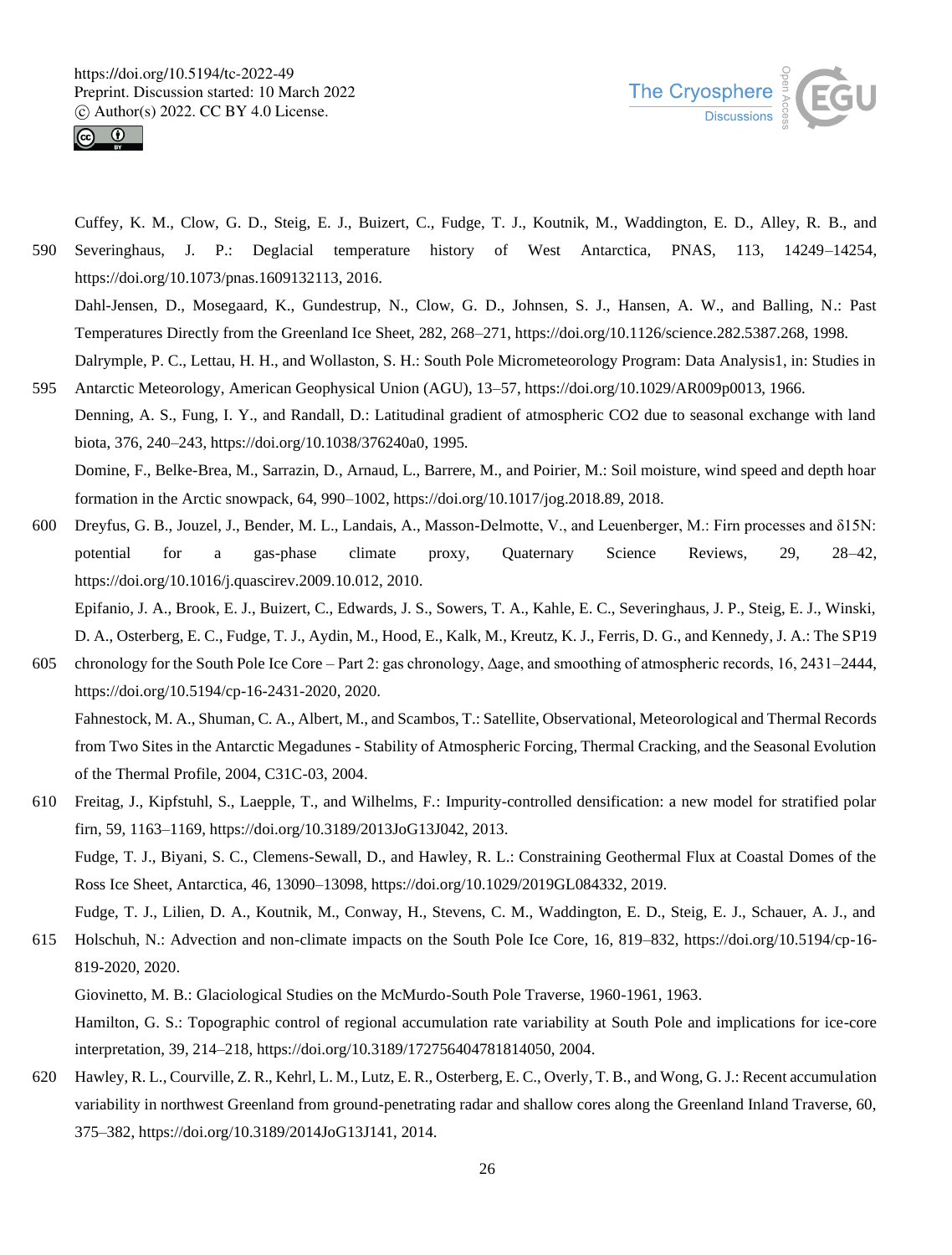



Herron, M. M. and Langway, C. C.: Firn Densification: An Empirical Model, 25, 373–385, https://doi.org/10.3189/S0022143000015239, 1980.

625 Huber, C., Leuenberger, M., Spahni, R., Flückiger, J., Schwander, J., Stocker, T. F., Johnsen, S., Landais, A., and Jouzel, J.: Isotope calibrated Greenland temperature record over Marine Isotope Stage 3 and its relation to CH4, Earth Planet.Sci.Lett., 243, 504–519, https://doi.org/10.1016/j.epsl.2006.01.002, 2006.

Hudson, S. R. and Brandt, R. E.: A Look at the Surface-Based Temperature Inversion on the Antarctic Plateau, 18, 1673– 1696, https://doi.org/10.1175/JCLI3360.1, 2005.

- 630 Ikeda‐Fukazawa, T., Hondoh, T., Fukumura, T., Fukazawa, H., and Mae, S.: Variation in N2/O2 ratio of occluded air in Dome Fuji antarctic ice, 106, 17799–17810, https://doi.org/10.1029/2000JD000104, 2001. Jordan, T. A., Martin, C., Ferraccioli, F., Matsuoka, K., Corr, H., Forsberg, R., Olesen, A., and Siegert, M.: Anomalously high geothermal flux near the South Pole, 8, 16785, https://doi.org/10.1038/s41598-018-35182-0, 2018. Jouzel, J., Barkov, N. I., Barnola, J. M., Bender, M., Chappellaz, J., Genthon, C., Kotlyakov, V. M., Lipenkov, V., Lorius, C.,
- 635 Petit, J. R., Raynaud, D., Raisbeck, G., Ritz, C., Sowers, T., Stievenard, M., Yiou, F., and Yiou, P.: Extending the Vostok icecore record of palaeoclimate to the penultimate glacial period, 364, 407–412, https://doi.org/10.1038/364407a0, 1993. Jouzel, J., Masson-Delmotte, V., Cattani, O., Dreyfus, G., Falourd, S., Hoffmann, G., Minster, B., Nouet, J., Barnola, J. M., Chappellaz, J., Fischer, H., Gallet, J. C., Johnsen, S., Leuenberger, M., Loulergue, L., Luethi, D., Oerter, H., Parrenin, F., Raisbeck, G., Raynaud, D., Schilt, A., Schwander, J., Selmo, E., Souchez, R., Spahni, R., Stauffer, B., Steffensen, J. P., Stenni,
- 640 B., Stocker, T. F., Tison, J. L., Werner, M., and Wolff, E. W.: Orbital and Millennial Antarctic Climate Variability over the Past 800,000 Years, 317, 793–796, https://doi.org/10.1126/science.1141038, 2007. Kahle, E. C., Steig, E. J., Jones, T. R., Fudge, T. J., Koutnik, M. R., Morris, V. A., Vaughn, B. H., Schauer, A. J., Stevens, C. M., Conway, H., Waddington, E. D., Buizert, C., Epifanio, J., and White, J. W. C.: Reconstruction of Temperature, Accumulation Rate, and Layer Thinning From an Ice Core at South Pole, Using a Statistical Inverse Method, 126,
- 645 e2020JD033300, https://doi.org/10.1029/2020JD033300, 2021. Kawamura, K., Severinghaus, J. P., Ishidoya, S., Sugawara, S., Hashida, G., Motoyama, H., Fujii, Y., Aoki, S., and Nakazawa, T.: Convective mixing of air in firn at four polar sites, Earth and Planetary Science Letters, 244, 672–682, https://doi.org/10.1016/j.epsl.2006.02.017, 2006.
- Kawamura, K., Severinghaus, J. P., Albert, M. R., Courville, Z. R., Fahnestock, M. A., Scambos, T., Shields, E., and Shuman, 650 C. A.: Kinetic fractionation of gases by deep air convection in polar firn, 13, 11141–11155, https://doi.org/10.5194/acp-13- 11141-2013, 2013.

Kindler, P., Guillevic, M., Baumgartner, M. F., Schwander, J., Landais, A., and Leuenberger, M.: Temperature reconstruction from 10 to 120 kyr b2k from the NGRIP ice core, 10, 887–902, https://doi.org/info:doi:10.5194/cp-10-887-2014, 2014.

Kobashi, T., Severinghaus, J. P., and Kawamura, K.: Argon and nitrogen isotopes of trapped air in the GISP2 ice core during 655 the Holocene epoch (0–11,500 B.P.): Methodology and implications for gas loss processes, Geochimica et Cosmochimica Acta, 72, 4675–4686, https://doi.org/10.1016/j.gca.2008.07.006, 2008.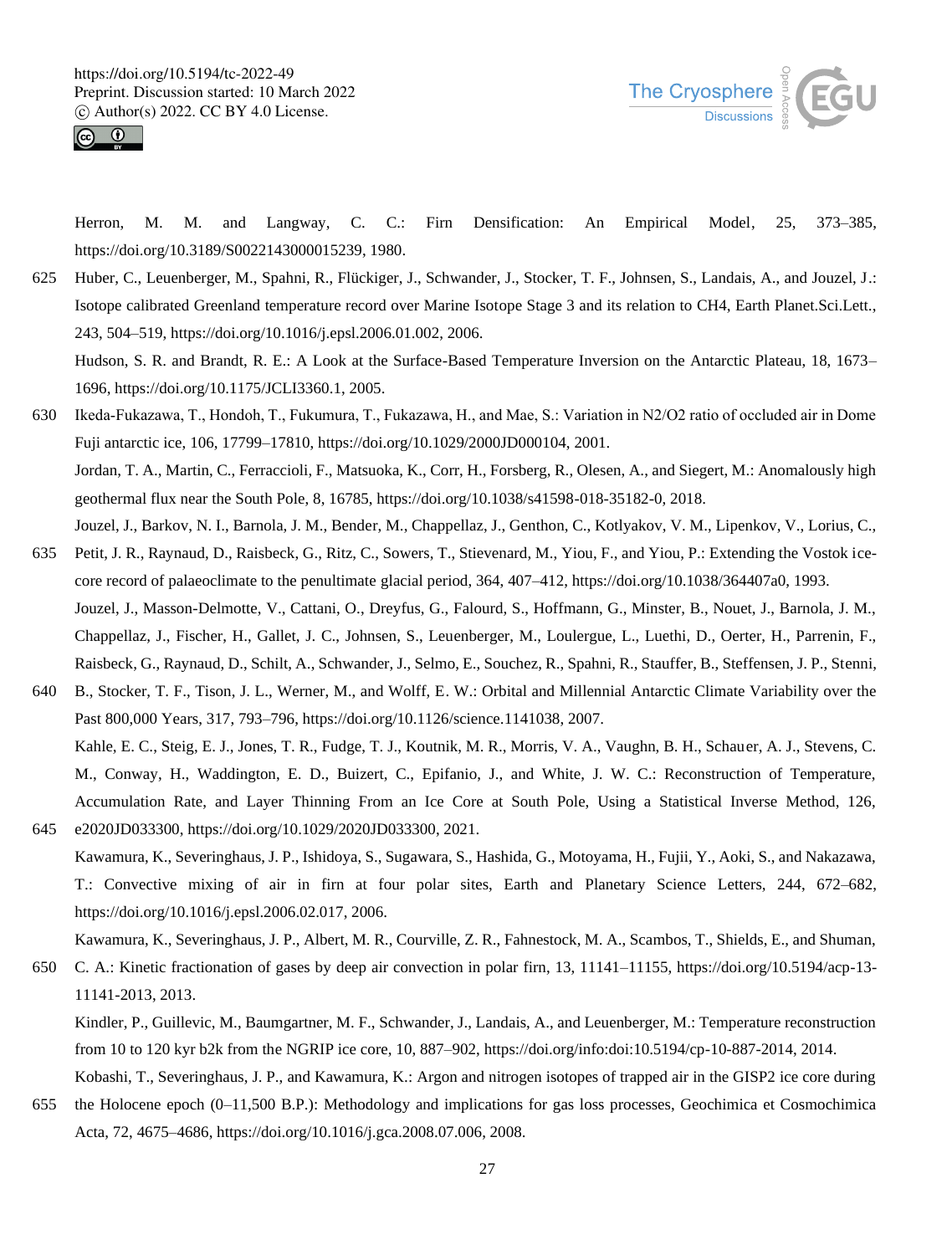



Landais, A., Barnola, J. M., Kawamura, K., Caillon, N., Delmotte, M., Van Ommen, T., Dreyfus, G., Jouzel, J., Masson-Delmotte, V., Minster, B., Freitag, J., Leuenberger, M., Schwander, J., Huber, C., Etheridge, D., and Morgan, V.: Firn-air δ15N in modern polar sites and glacial–interglacial ice: a model-data mismatch during glacial periods in Antarctica?, 660 Quaternary Science Reviews, 25, 49–62, https://doi.org/10.1016/j.quascirev.2005.06.007, 2006.

- Leonard, K., Bell, R. E., Studinger, M., and Tremblay, B.: Anomalous accumulation rates in the Vostok ice-core resulting from ice flow over Lake Vostok, 31, L24401–L24401, https://doi.org/10.7916/D8W95KR0, 2004. Leuenberger, M. and Lang, C.: Thermal diffusion: An important aspect in studies of static air columns such as firn air, sand dunes and soil air, 2002.
- 665 Lilien, D. A., Fudge, T. J., Koutnik, M. R., Conway, H., Osterberg, E. C., Ferris, D. G., Waddington, E. D., and Stevens, C. M.: Holocene Ice-Flow Speedup in the Vicinity of the South Pole, 45, 6557–6565, https://doi.org/10.1029/2018GL078253, 2018.

Mariotti, A.: Atmospheric nitrogen is a reliable standard for natural 15 N abundance measurements, Nature, 303, 685–687, https://doi.org/10.1038/303685a0, 1983.

670 Martinerie, P., Lipenkov, V. Y., Chappellaz, J., Barkov, N. I., and Lorius, C.: Air content paleo record in the Vostok ice core (Antarctica): A mixed record of climatic and glaciological parameters, 99, 10565–10576, https://doi.org/10.1029/93JD03223, 1994.

Miège, C., Forster, R. R., Box, J. E., Burgess, E. W., McConnell, J. R., Pasteris, D. R., and Spikes, V. B.: Southeast Greenland high accumulation rates derived from firn cores and ground-penetrating radar, 54, 322–332, 675 https://doi.org/10.3189/2013AoG63A358, 2013.

Morgan, J. and Severinghaus, J.: South Pole Ice Core Isotopes of N2 and Ar (1), https://doi.org/10.15784/601517, 2022.

Orsi, A. J.: Temperature reconstruction at the West Antarctic Ice Sheet Divide, for the last millennium, from the combination of borehole temperature and inert gas isotope measurements, UC San Diego, 2013.

Orsi, A. J., Cornuelle, B. D., and Severinghaus, J. P.: Magnitude and temporal evolution of Dansgaard–Oeschger event 8 680 abrupt temperature change inferred from nitrogen and argon isotopes in GISP2 ice using a new least-squares inversion, Earth and Planetary Science Letters, 395, 81–90, https://doi.org/10.1016/j.epsl.2014.03.030, 2014.

Oyabu, I., Kawamura, K., Uchida, T., Fujita, S., Kitamura, K., Hirabayashi, M., Aoki, S., Morimoto, S., Nakazawa, T., Severinghaus, J. P., and Morgan, J.: Fractionation of  $O_2/N_2$  and Ar/N<sub>2</sub> in the Antarctic ice sheet during bubble formation and bubble-clathrate hydrate transition from precise gas measurements of the Dome Fuji ice core, 1–45, https://doi.org/10.5194/tc-685 2021-147, 2021.

Petit, J. R., Jouzel, J., Raynaud, D., Barkov, N. I., J.-M. Barnola, Basile, I., Bender, M., Chappellaz, J., Davis, M., Delaygue, G., Delmotte, M., Kotlyakov, V. M., Legrand, M., Lipenkov, V. Y., Lorius, C., Pépin, L., Ritz, C., Saltzman, E., and Stievenard, M.: Climate and atmospheric history of the past 420,000 years from the Vostok ice core, Antarctica, Nature, 399, 429, https://doi.org/10.1038/20859, 1999.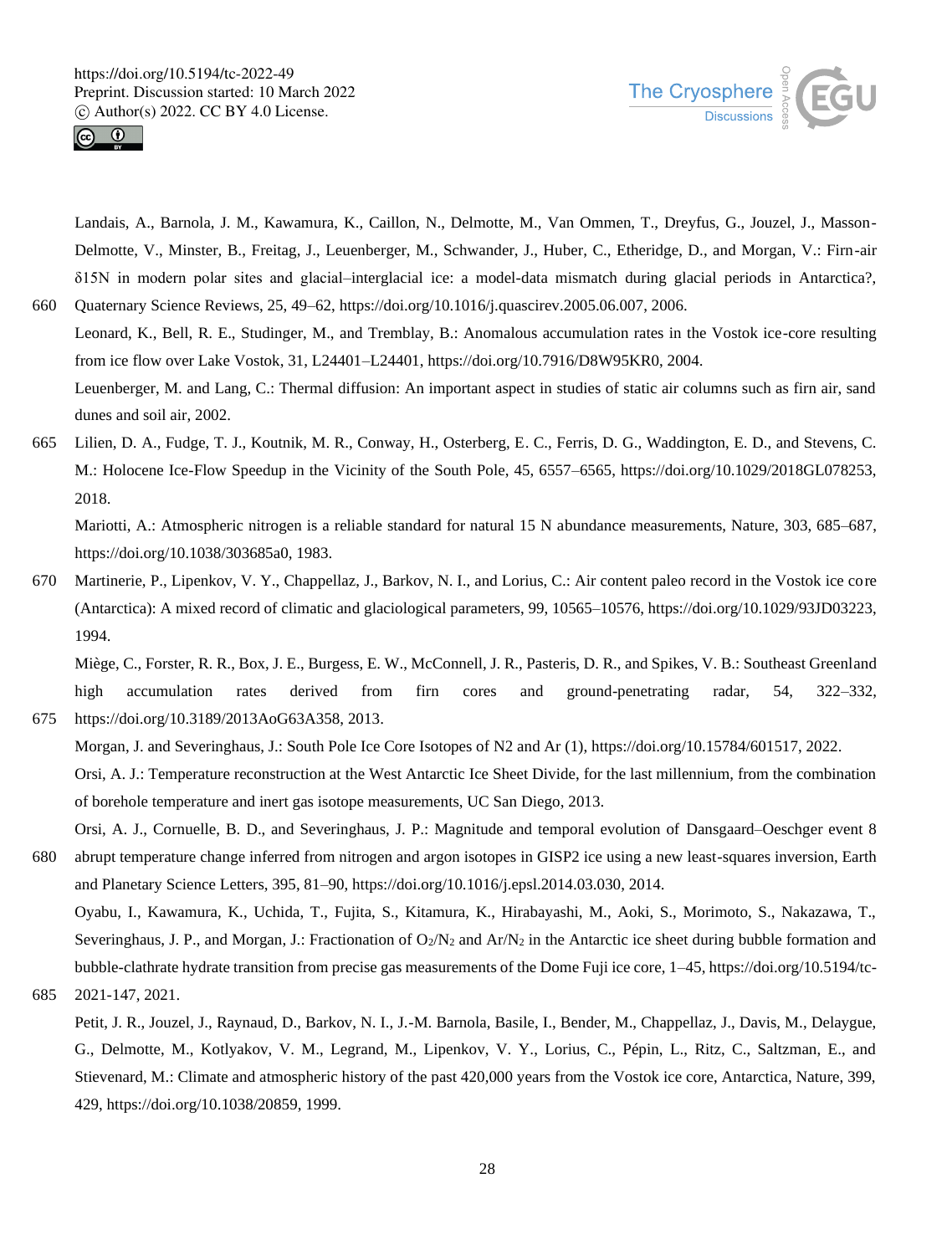



- 690 Petrenko, V. V., Martinerie, P., Novelli, P., Etheridge, D. M., Levin, I., Wang, Z., Blunier, T., Chappellaz, J., Kaiser, J., Lang, P., Steele, L. P., Hammer, S., Mak, J., Langenfelds, R. L., Schwander, J., Severinghaus, J. P., Witrant, E., Petron, G., Battle, M. O., Forster, G., Sturges, W. T., Lamarque, J.-F., Steffen, K., and White, J. W. C.: A 60 yr record of atmospheric carbon monoxide reconstructed from Greenland firn air, 13, 7567–7585, https://doi.org/10.5194/acp-13-7567-2013, 2013. Pietroni, I., Argentini, S., and Petenko, I.: One Year of Surface-Based Temperature Inversions at Dome C, Antarctica,
- 695 Boundary-Layer Meteorol, 150, 131–151, https://doi.org/10.1007/s10546-013-9861-7, 2014. Pollard, D., Chang, W., Haran, M., Applegate, P., and DeConto, R.: Large ensemble modeling of the last deglacial retreat of the West Antarctic Ice Sheet: comparison of simple and advanced statistical techniques, 9, 1697–1723, https://doi.org/10.5194/gmd-9-1697-2016, 2016.
- Powers, D., O'Neill, K., and Colbeck, S. C.: Theory of natural convection in snow, 90, 10641–10649, 700 https://doi.org/10.1029/JD090iD06p10641, 1985.
- Price, P. B., Nagornov, O. V., Bay, R., Chirkin, D., He, Y., Miocinovic, P., Richards, A., Woschnagg, K., Koci, B., and Zagorodnov, V.: Temperature profile for glacial ice at the South Pole: Implications for life in a nearby subglacial lake, PNAS, 99, 7844–7847, https://doi.org/10.1073/pnas.082238999, 2002.

Schwander, J., Barnola, J.-M., Andrié, C., Leuenberger, M., Ludin, A., Raynaud, D., and Stauffer, B.: The age of the air in the 705 firn and the ice at Summit, Greenland, 98, 2831–2838, https://doi.org/10.1029/92JD02383, 1993.

Severinghaus, J. P. and Battle, M. O.: Fractionation of gases in polar ice during bubble close-off: New constraints from firn air Ne, Kr and Xe observations, Earth and Planetary Science Letters, 244, 474–500, https://doi.org/10.1016/j.epsl.2006.01.032, 2006.

Severinghaus, J. P. and Brook, E. J.: Abrupt Climate Change at the End of the Last Glacial Period Inferred from Trapped Air 710 in Polar Ice, 286, 930–934, https://doi.org/10.1126/science.286.5441.930, 1999.

- Severinghaus, J. P., Sowers, T., Brook, E. J., Alley, R. B., and Bender, M. L.: Timing of abrupt climate change at the end of the Younger Dryas interval from thermally fractionated gases in polar ice, 391, 141–146, https://doi.org/10.1038/34346, 1998. Severinghaus, J. P., Grachev, A., and Battle, M.: Thermal fractionation of air in polar firn by seasonal temperature gradients, 2, https://doi.org/10.1029/2000GC000146, 2001.
- 715 Severinghaus, J. P., Grachev, A., Luz, B., and Caillon, N.: A method for precise measurement of argon 40/36 and krypton/argon ratios in trapped air in polar ice with applications to past firn thickness and abrupt climate change in Greenland and at Siple Dome, Antarctica, Geochimica et Cosmochimica Acta, 67, 325–343, https://doi.org/10.1016/S0016-7037(02)00965-1, 2003. Severinghaus, J. P., Albert, M. R., Courville, Z. R., Fahnestock, M. A., Kawamura, K., Montzka, S. A., Mühle, J., Scambos, T. A., Shields, E., Shuman, C. A., Suwa, M., Tans, P., and Weiss, R. F.: Deep air convection in the firn at a zero-accumulation
- 720 site, central Antarctica, Earth and Planetary Science Letters, 293, 359–367, https://doi.org/10.1016/j.epsl.2010.03.003, 2010. Shackleton, S., Bereiter, B., Baggenstos, D., Bauska, T. K., Brook, E. J., Marcott, S. A., and Severinghaus, J. P.: Is the Noble Gas-Based Rate of Ocean Warming During the Younger Dryas Overestimated?, 46, 5928–5936, https://doi.org/10.1029/2019GL082971, 2019.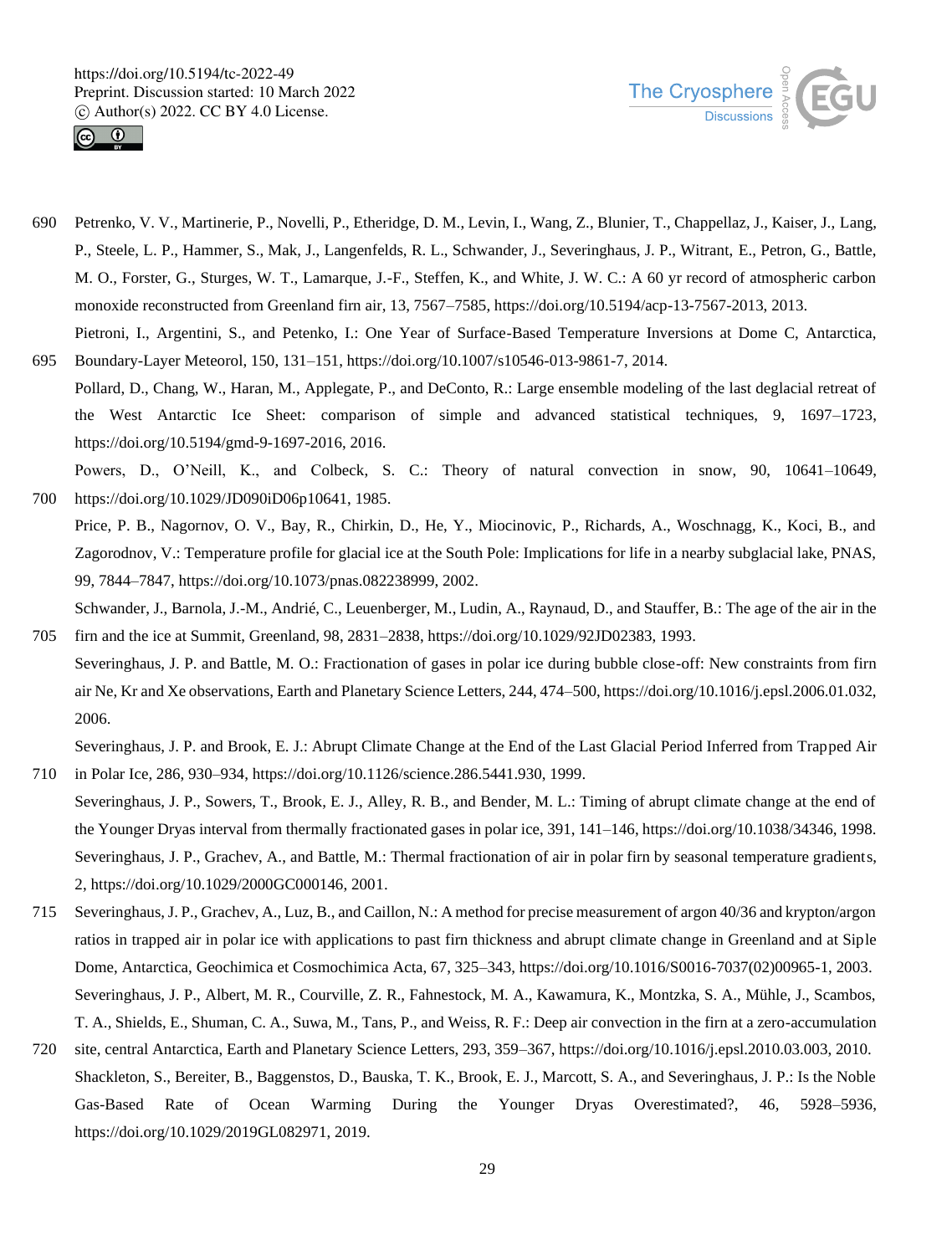



Souney, J. M., Twickler, M. S., Aydin, M., Steig, E. J., Fudge, T. J., Street, L. V., Nicewonger, M. R., Kahle, E. C., Johnson, 725 J. A., Kuhl, T. W., Casey, K. A., Fegyveresi, J. M., Nunn, R. M., and Hargreaves, G. M.: Core handling, transportation and

- processing for the South Pole ice core (SPICEcore) project, 62, 118–130, https://doi.org/10.1017/aog.2020.80, 2021. Sowers, T., Bender, M., Raynaud, D., and Korotkevich, Y. S.: δ15N of N2 in air trapped in polar ice: A tracer of gas transport in the firn and a possible constraint on ice age-gas age differences, 97, 15683–15697, https://doi.org/10.1029/92JD01297, 1992.
- 730 Sowers, T. A., Bender, M. L., and Raynaud, D.: Elemental and isotopic composition of occluded O2 and N2 in polar ice, Journal of Geophysical Research: Atmospheres, 94, 5137–5150, https://doi.org/10.1029/JD094iD04p05137, 1989. Stenni, B., Buiron, D., Frezzotti, M., Albani, S., Barbante, C., Bard, E., Barnola, J. M., Baroni, M., Baumgartner, M., Bonazza, M., Capron, E., Castellano, E., Chappellaz, J., Delmonte, B., Falourd, S., Genoni, L., Iacumin, P., Jouzel, J., Kipfstuhl, S., Landais, A., Lemieux-Dudon, B., Maggi, V., Masson-Delmotte, V., Mazzola, C., Minster, B., Montagnat, M., Mulvaney, R.,
- 735 Narcisi, B., Oerter, H., Parrenin, F., Petit, J. R., Ritz, C., Scarchilli, C., Schilt, A., Schüpbach, S., Schwander, J., Selmo, E., Severi, M., Stocker, T. F., and Udisti, R.: Expression of the bipolar see-saw in Antarctic climate records during the last deglaciation, 4, 46–49, https://doi.org/10.1038/ngeo1026, 2011. Sturm, M. and Johnson, J. B.: Natural convection in the subarctic snow cover, 96, 11657–11671,

https://doi.org/10.1029/91JB00895, 1991.

740 Suwa, M. and Bender, M. L.: Chronology of the Vostok ice core constrained by O2/N2 ratios of occluded air, and its implication for the Vostok climate records, Quaternary Science Reviews, 27, 1093–1106, https://doi.org/10.1016/j.quascirev.2008.02.017, 2008a.

Suwa, M. and Bender, M. L.: O2/N2 ratios of occluded air in the GISP2 ice core, 113, https://doi.org/10.1029/2007JD009589, 2008b.

- 745 Town, M. S., Waddington, E. D., Walden, V. P., and Warren, S. G.: Temperatures, heating rates and vapour pressures in nearsurface snow at the South Pole, 54, 487–498, https://doi.org/10.3189/002214308785837075, 2008. Trudinger, C. M., Etheridge, D. M., Buizert, C., Hmiel, B., Krummel, P. B., Langenfelds, R. L., Manning, M., Mitrevski, B., Neff, P. D., Petrenko, V. V., Severinghaus, J. P., Smith, A. M., and Vollmer, M. K.: Rectifier Effect due to Seasonality in Convective Mixing in Firn, 2020, C033-02, 2020.
- 750 Uemura, R., Motoyama, H., Masson-Delmotte, V., Jouzel, J., Kawamura, K., Goto-Azuma, K., Fujita, S., Kuramoto, T., Hirabayashi, M., Miyake, T., Ohno, H., Fujita, K., Abe-Ouchi, A., Iizuka, Y., Horikawa, S., Igarashi, M., Suzuki, K., Suzuki, T., and Fujii, Y.: Asynchrony between Antarctic temperature and CO2 associated with obliquity over the past 720,000 years, Nat Commun, 9, 961, https://doi.org/10.1038/s41467-018-03328-3, 2018.
- Van Liefferinge, B. and Pattyn, F.: Using ice-flow models to evaluate potential sites of million year-old ice in Antarctica, 9, 755 2335–2345, https://doi.org/10.5194/cp-9-2335-2013, 2013.

Verhulst, K. R.: Atmospheric Histories of Ethane and Carbon Monoxide from Polar Firn Air and Ice Cores, UC Irvine, 2014.